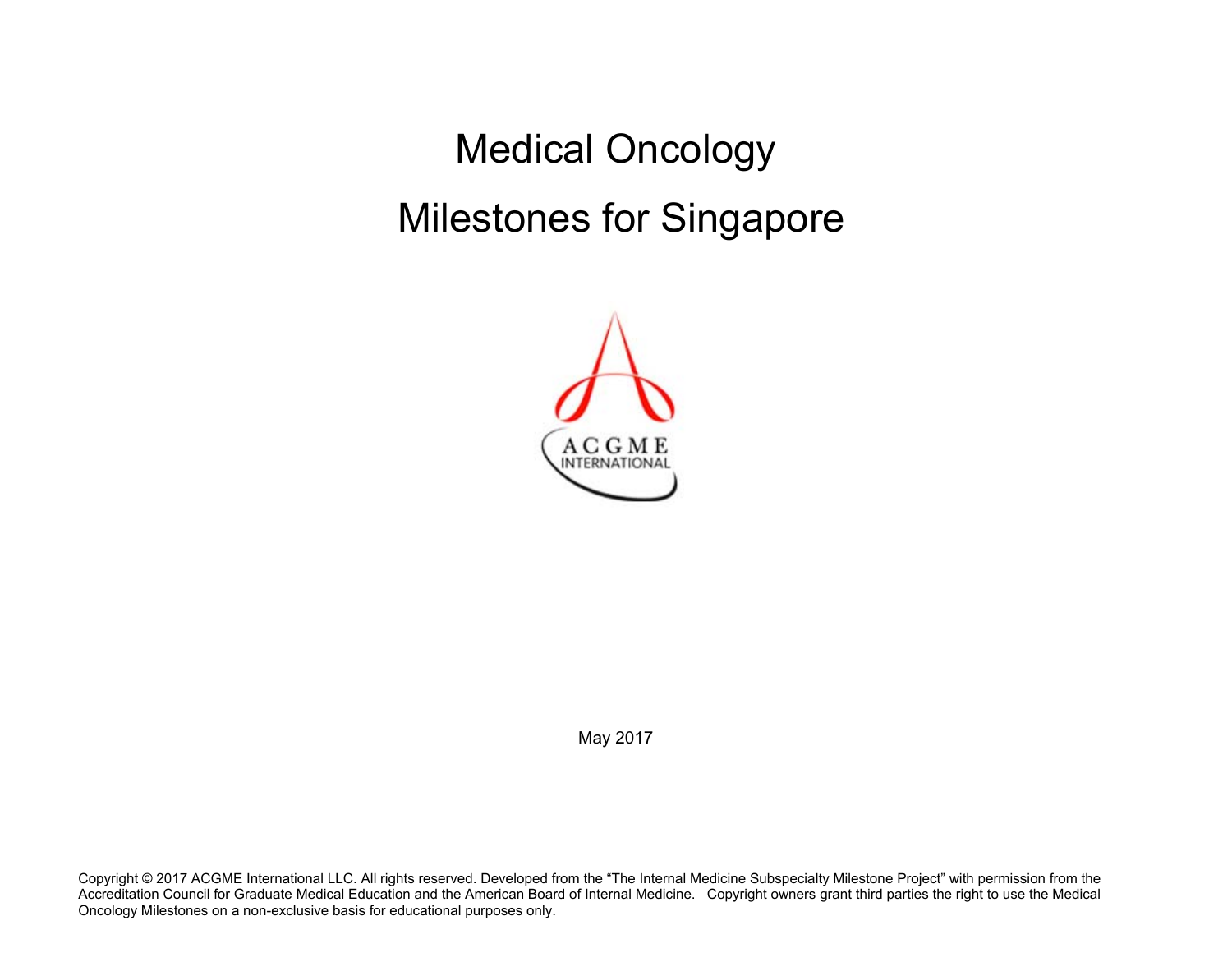## The Medical Oncology Milestones for Singapore

The Milestones are designed only for use in evaluation of fellows in the context of their participation in ACGME-I-accredited fellowship programs. The Milestones provide a framework for the assessment of the development of the fellow in key dimensions of the elements of physician competency in a subspecialty. They neither represent the entirety of the dimensions of the six domains of physician competency, nor are they designed to be relevant in any other context.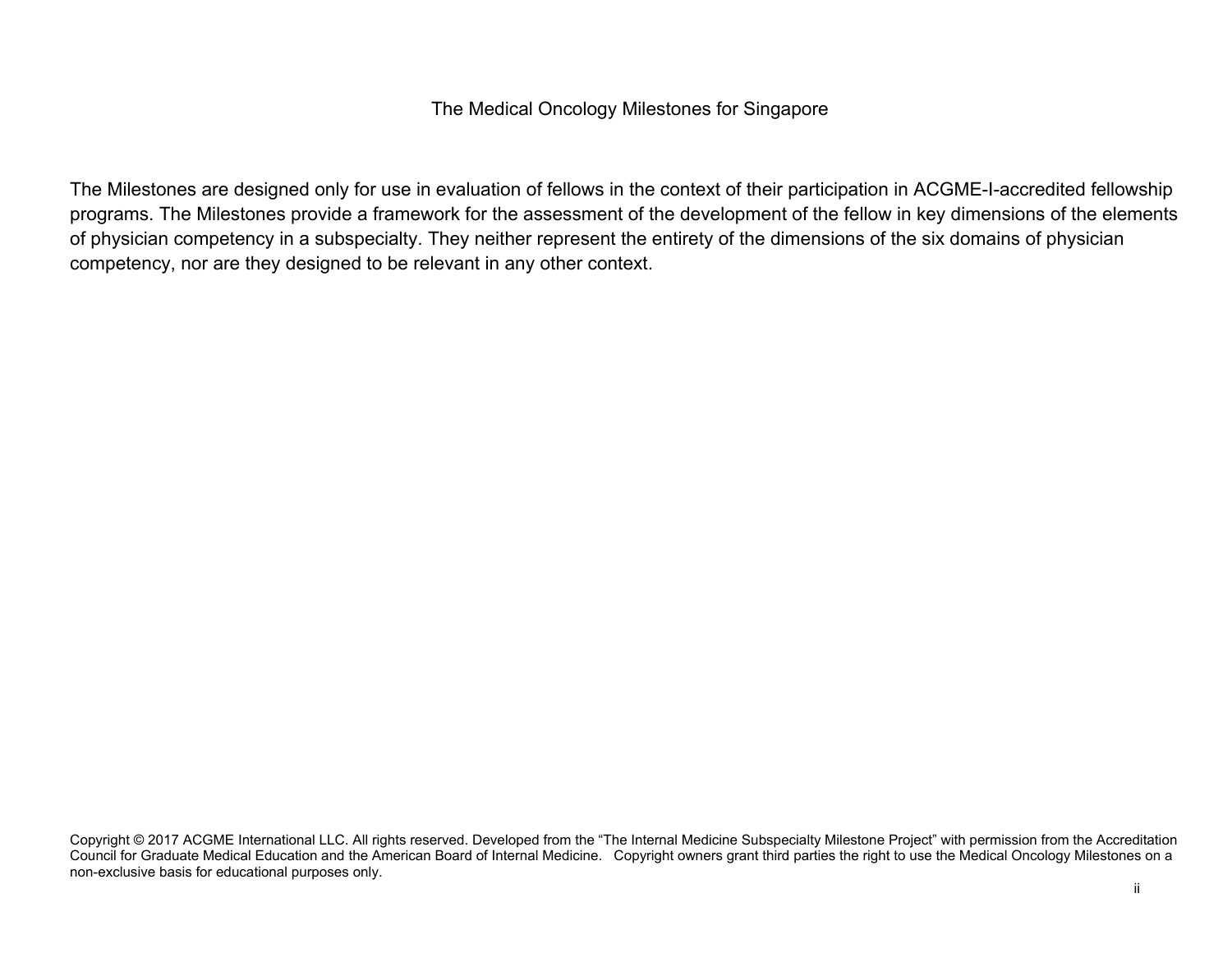## **Milestones Reporting**

This document presents milestones designed for programs to use in semi-annual review of fellow performance and reporting to the ACGME-I. Milestones are knowledge, skills, attitudes, and other attributes for each of the ACGME-I competencies organized in a developmental framework from less to more advanced. They are descriptors and targets for fellow performance as a learner moves from entry into their program through graduation.

For each period, review and reporting will involve selecting milestone levels that best describe each fellow's current performance and attributes. Milestones are arranged in numbered levels. Tracking from "Level 1" to "Level 5" is synonymous with moving from novice to expert in the subspecialty. These levels do not correspond with time in the educational program. Dependent upon previous education and experience, fellows may enter a program at varying points in the Milestones.

Selection of a level implies that the fellow substantially demonstrates the milestones in that level, as well as those in lower levels (see the diagram on page v).

**Level 1:** The fellow demonstrates milestones expected of an incoming fellow.

**Level 2:** The fellow is advancing and demonstrates additional milestones, but is not yet performing at a mid- fellowship level.

**Level 3:** The fellow continues to advance and demonstrate additional milestones; the fellow demonstrates the majority of milestones targeted for fellowship in this sub-competency.

**Level 4:** The fellow has advanced so that he or she now substantially demonstrates the milestones targeted for fellowship. This level is designed as the graduation target.

Level 5: The fellow has advanced beyond performance targets set for fellowship and is demonstrating "aspirational" goals which might describe the performance of someone who has been in practice for several years. It is expected that only a few exceptional fellows will reach this level.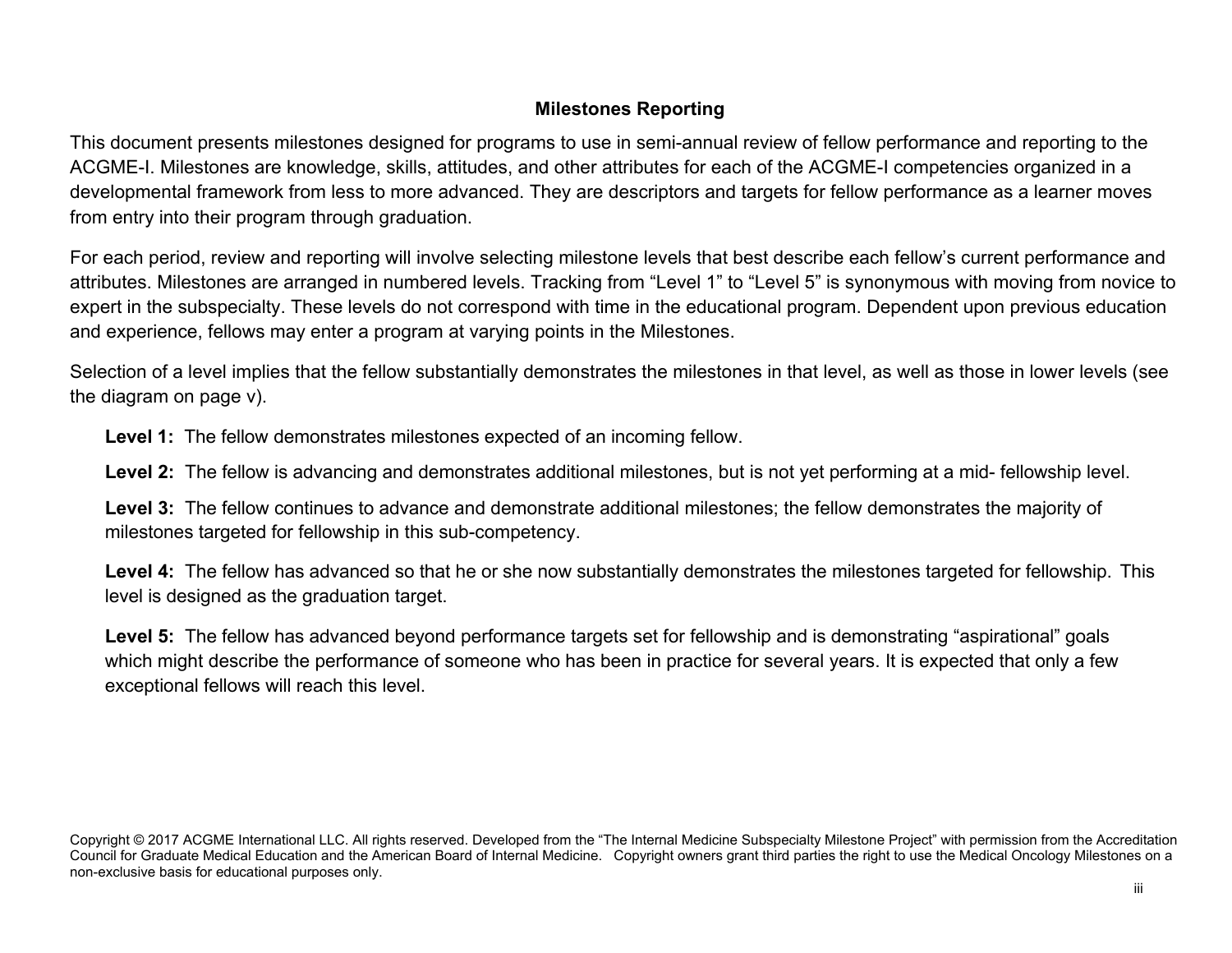## **Additional Notes**

The "Level 4" Milestones are designed as the graduation *target* and *do not* represent a graduation *requirement*. Making decisions about readiness for graduation is the purview of the program director. Study of Milestones performance data will be required before the ACGME-I and its partners will be able to determine whether milestones in the first four levels appropriately represent the developmental framework, and whether Milestone data overall are of sufficient quality to be used for high-stakes decisions.

*Answers to Frequently Asked Questions about Milestones are posted on the ACGME-I website.*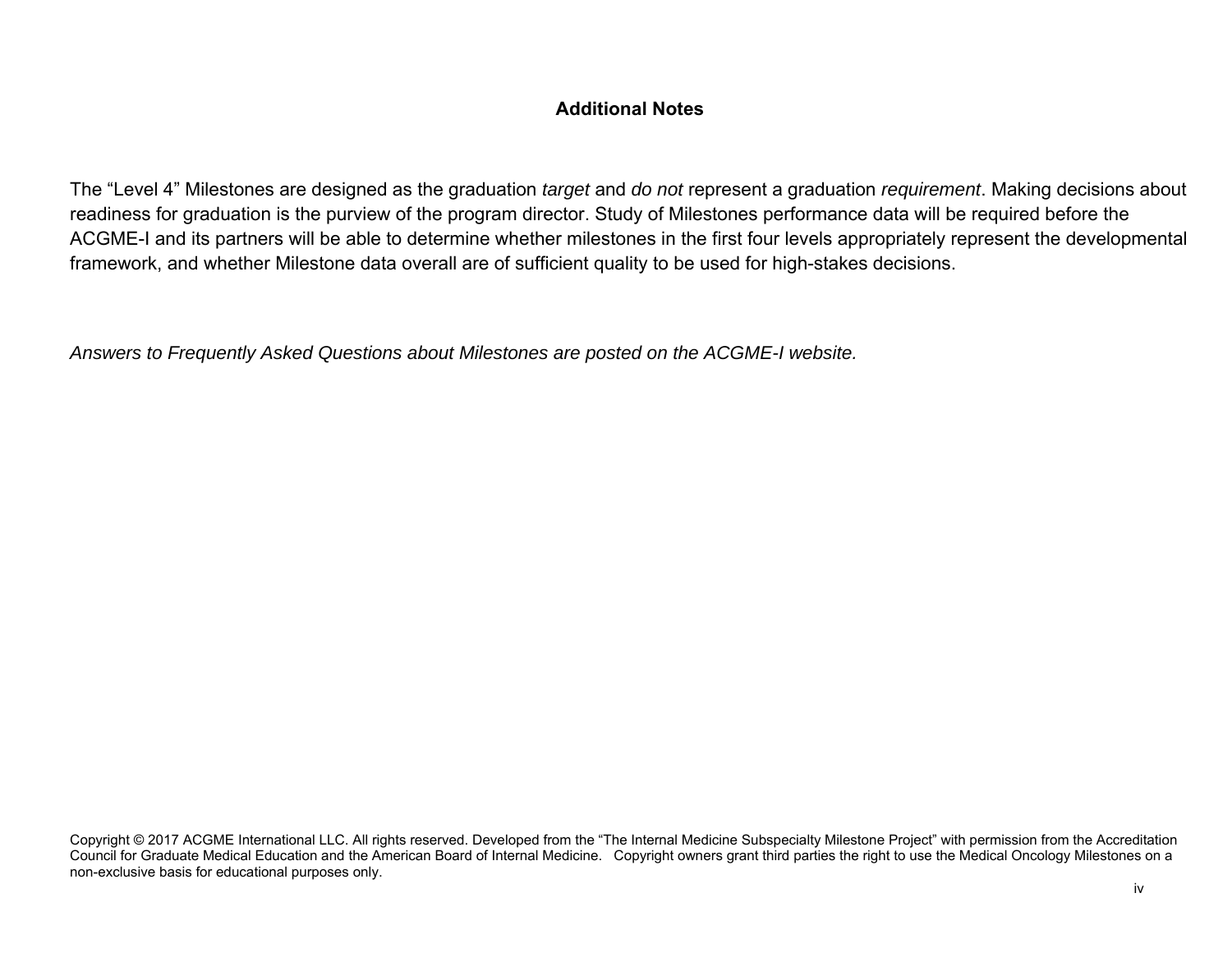The diagram below presents an example set of milestones for one sub-competency in the same format as the ACGME-I Report Worksheet. For each reporting period, a learner's performance on the milestones for each sub-competency will be indicated by selecting the level of milestones that best describes that learner's performance in relation to those milestones.

| Systems-Based Practice 1: Patient Safety and Quality Improvement                                                                                                    |                                                                                                                                                                                                                                                 |                                                                                                                                                                                                      |                                                                                                                                                                                                                    |                                                                                                                                                                                                         |
|---------------------------------------------------------------------------------------------------------------------------------------------------------------------|-------------------------------------------------------------------------------------------------------------------------------------------------------------------------------------------------------------------------------------------------|------------------------------------------------------------------------------------------------------------------------------------------------------------------------------------------------------|--------------------------------------------------------------------------------------------------------------------------------------------------------------------------------------------------------------------|---------------------------------------------------------------------------------------------------------------------------------------------------------------------------------------------------------|
| Level 1                                                                                                                                                             | Level 2                                                                                                                                                                                                                                         | Level 3                                                                                                                                                                                              | Level 4                                                                                                                                                                                                            | Level 5                                                                                                                                                                                                 |
| Demonstrates<br>knowledge of common<br>patient safety events                                                                                                        | Identifies system<br>factors that lead to<br>patient safety events                                                                                                                                                                              | Participates in analysis<br>of patient safety events<br>(simulated or actual)                                                                                                                        | Conducts analysis of<br>patient safety events<br>and offers error<br>prevention strategies<br>(simulated or actual)                                                                                                | Actively engages teams<br>and processes to<br>modify systems to<br>prevent patient safety<br>events                                                                                                     |
| Demonstrates<br>knowledge of how to<br>report patient safety<br>events<br>Demonstrates<br>knowledge of basic<br>quality improvement<br>methodologies and<br>metrics | Reports patient safety<br>events through<br>institutional reporting<br>systems (actual or<br>simulated)<br>Describes local quality<br>improvement initiatives<br>(e.g., community<br>vaccination rate.<br>infection rate, smoking<br>cessation) | Participates in<br>disclosure of patient<br>safety events to<br>patients and families<br>(simulated or actual)<br>Participates in local<br>quality improvement<br>initiatives                        | Discloses patient safety<br>events to patients and<br>families (simulated or<br>actual)<br>Demonstrates the skills<br>required to identify,<br>develop, implement, and<br>analyze a quality<br>improvement project | Role models or mentors<br>others in the disclosure<br>of patient safety events<br>Creates, implements,<br>and assesses quality<br>improvement initiatives<br>at the institutional or<br>community level |
|                                                                                                                                                                     |                                                                                                                                                                                                                                                 |                                                                                                                                                                                                      |                                                                                                                                                                                                                    |                                                                                                                                                                                                         |
| Comments:                                                                                                                                                           |                                                                                                                                                                                                                                                 |                                                                                                                                                                                                      |                                                                                                                                                                                                                    | Not yet achieved Level 1                                                                                                                                                                                |
| Selecting a response box in the middle<br>of a level implies that milestones in<br>that level and in lower levels have been<br>substantially demonstrated.          |                                                                                                                                                                                                                                                 | Selecting a response box on the line in<br>between levels indicates that milestones in<br>lower levels have been substantially<br>demonstrated as well as some milestones in<br>the higher level(s). |                                                                                                                                                                                                                    |                                                                                                                                                                                                         |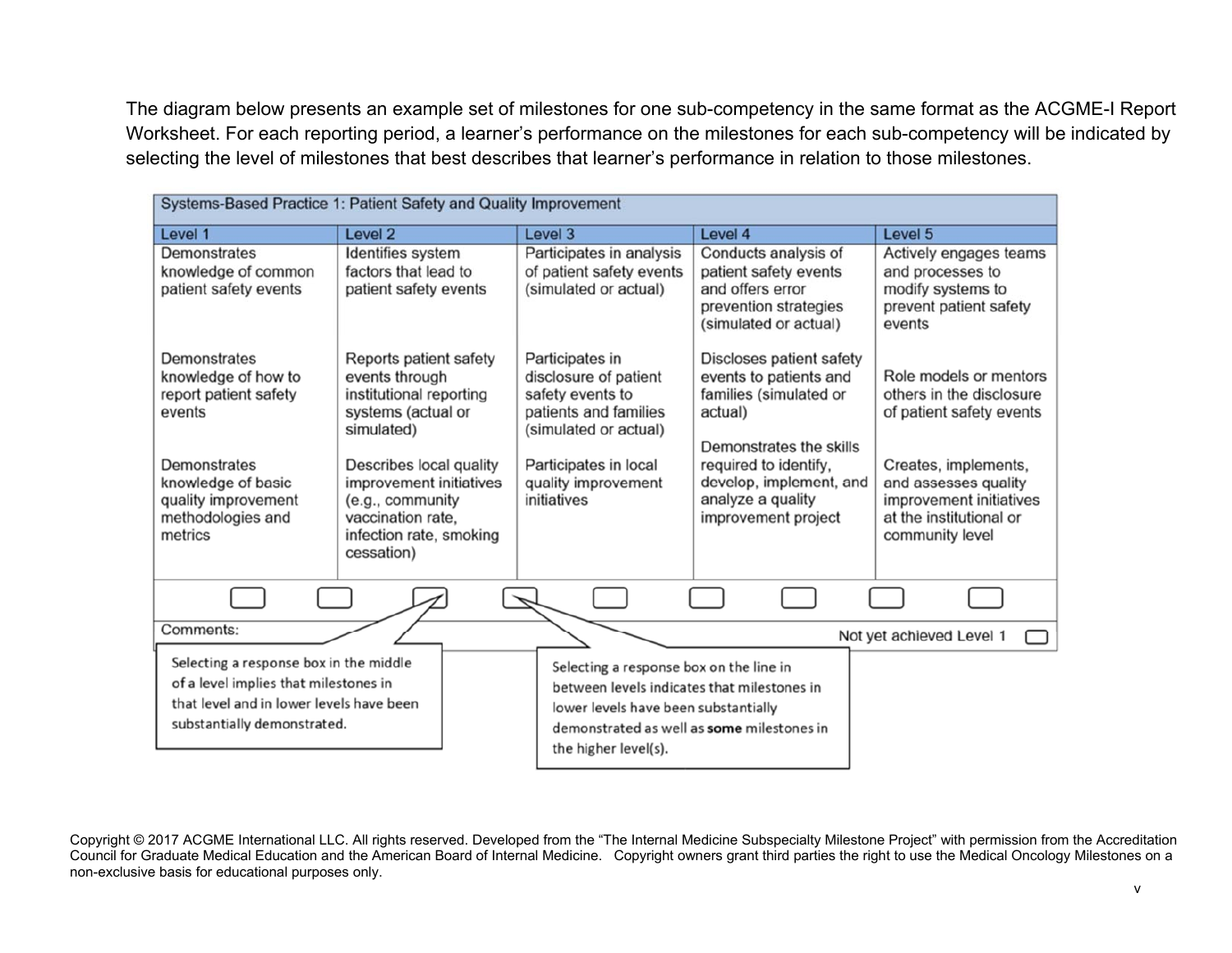**Patient Care 1:** Gathering and Synthesizing Patient- and Disease-Specific Information Necessary to Diagnose and Manage the Presenting

| <b>Oncologic Disorder</b>                                                                     |                                                                                                                                                                    |                                                                                                                                           |                                                                                                                                                                       |                                                                                                                                                                           |
|-----------------------------------------------------------------------------------------------|--------------------------------------------------------------------------------------------------------------------------------------------------------------------|-------------------------------------------------------------------------------------------------------------------------------------------|-----------------------------------------------------------------------------------------------------------------------------------------------------------------------|---------------------------------------------------------------------------------------------------------------------------------------------------------------------------|
| Level 1                                                                                       | Level 2                                                                                                                                                            | Level 3                                                                                                                                   | Level 4                                                                                                                                                               | Level 5                                                                                                                                                                   |
| Gathers basic information<br>relevant to the care of the<br>patient and oncologic<br>disorder | Gathers and synthesizes<br>critical information<br>relevant to the care of<br>patients with common<br>oncologic disorders, with<br>supervision some of the<br>time | Consistently gathers and<br>synthesizes critical<br>information relevant to the<br>care of patients with<br>common oncologic<br>disorders | Consistently gathers and<br>synthesizes critical and<br>subtle information relevant<br>to the care of patients with<br>both common and complex<br>oncologic disorders | Role models the gathering<br>and synthesis of critical<br>and subtle information<br>relevant to the care of<br>patients with common and<br>complex oncologic<br>disorders |
| Synthesizes relevant<br>information gathered, with<br>supervision                             |                                                                                                                                                                    |                                                                                                                                           |                                                                                                                                                                       |                                                                                                                                                                           |
|                                                                                               |                                                                                                                                                                    |                                                                                                                                           |                                                                                                                                                                       |                                                                                                                                                                           |
| Comments:<br>Not Yet Achieved Level 1                                                         |                                                                                                                                                                    |                                                                                                                                           |                                                                                                                                                                       |                                                                                                                                                                           |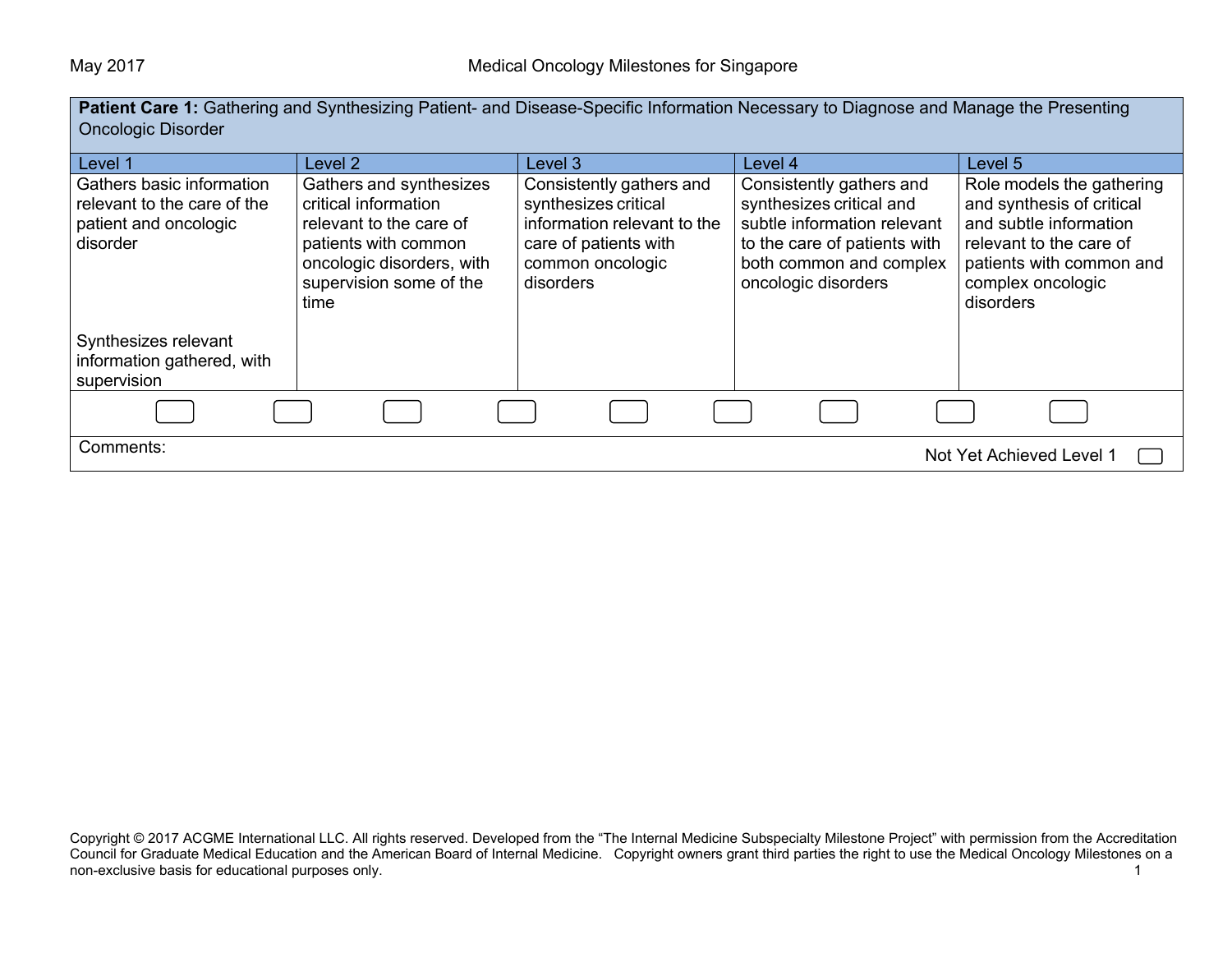| Patient Care 2: Ability to Diagnose, Assign Accurate Stage, and Appreciate Prognosis of Adult Oncologic Disorders and Presentations |                                                                                                                                                                                                                                                                            |                                                                                                               |                                                                                                                                   |                                                                                                                                                                                                                                                                                                                                                 |
|-------------------------------------------------------------------------------------------------------------------------------------|----------------------------------------------------------------------------------------------------------------------------------------------------------------------------------------------------------------------------------------------------------------------------|---------------------------------------------------------------------------------------------------------------|-----------------------------------------------------------------------------------------------------------------------------------|-------------------------------------------------------------------------------------------------------------------------------------------------------------------------------------------------------------------------------------------------------------------------------------------------------------------------------------------------|
| Level 1                                                                                                                             | Level 2                                                                                                                                                                                                                                                                    | Level 3                                                                                                       | Level 4                                                                                                                           | Level 5                                                                                                                                                                                                                                                                                                                                         |
| Demonstrates a basic<br>understanding of common<br>diagnostic and staging<br>tools used in oncologic<br>disorders                   | Demonstrates a good<br>understanding of common<br>diagnostic and staging<br>stools                                                                                                                                                                                         | Orders appropriate<br>diagnostic studies and<br>accurately assigns stage<br>for common oncologic<br>disorders | Orders appropriate<br>diagnostic studies and<br>accurately assigns stage<br>for both common and<br>complex oncologic<br>disorders | Demonstrates in-depth<br>knowledge of diagnostic<br>studies and staging<br>guidelines, and role<br>models and teaches the<br>use of appropriate<br>diagnostic studies and<br>assessments in the<br>assignment of stage and<br>prognostication of both<br>common and complex<br>oncological disorders and<br>presentations to guide<br>treatment |
| Orders appropriate<br>diagnostic studies to<br>evaluate common oncologic<br>disorders, with supervision                             | Orders appropriate<br>diagnostic studies to<br>evaluate common oncologic<br>disorders<br>Accurately assigns stage<br>for common oncologic<br>disorders, with supervision<br>Demonstrates a basic<br>understanding of patient-<br>and disease-related<br>prognostic factors | Demonstrates a good<br>understanding of patient-<br>and disease-related<br>prognostic factors                 | Uses the knowledge of<br>key prognostic factors<br>unique to the patient and<br>oncologic disorder to<br>guide treatment          |                                                                                                                                                                                                                                                                                                                                                 |
|                                                                                                                                     |                                                                                                                                                                                                                                                                            |                                                                                                               |                                                                                                                                   |                                                                                                                                                                                                                                                                                                                                                 |
| Comments:                                                                                                                           |                                                                                                                                                                                                                                                                            |                                                                                                               |                                                                                                                                   | Not Yet Achieved Level 1                                                                                                                                                                                                                                                                                                                        |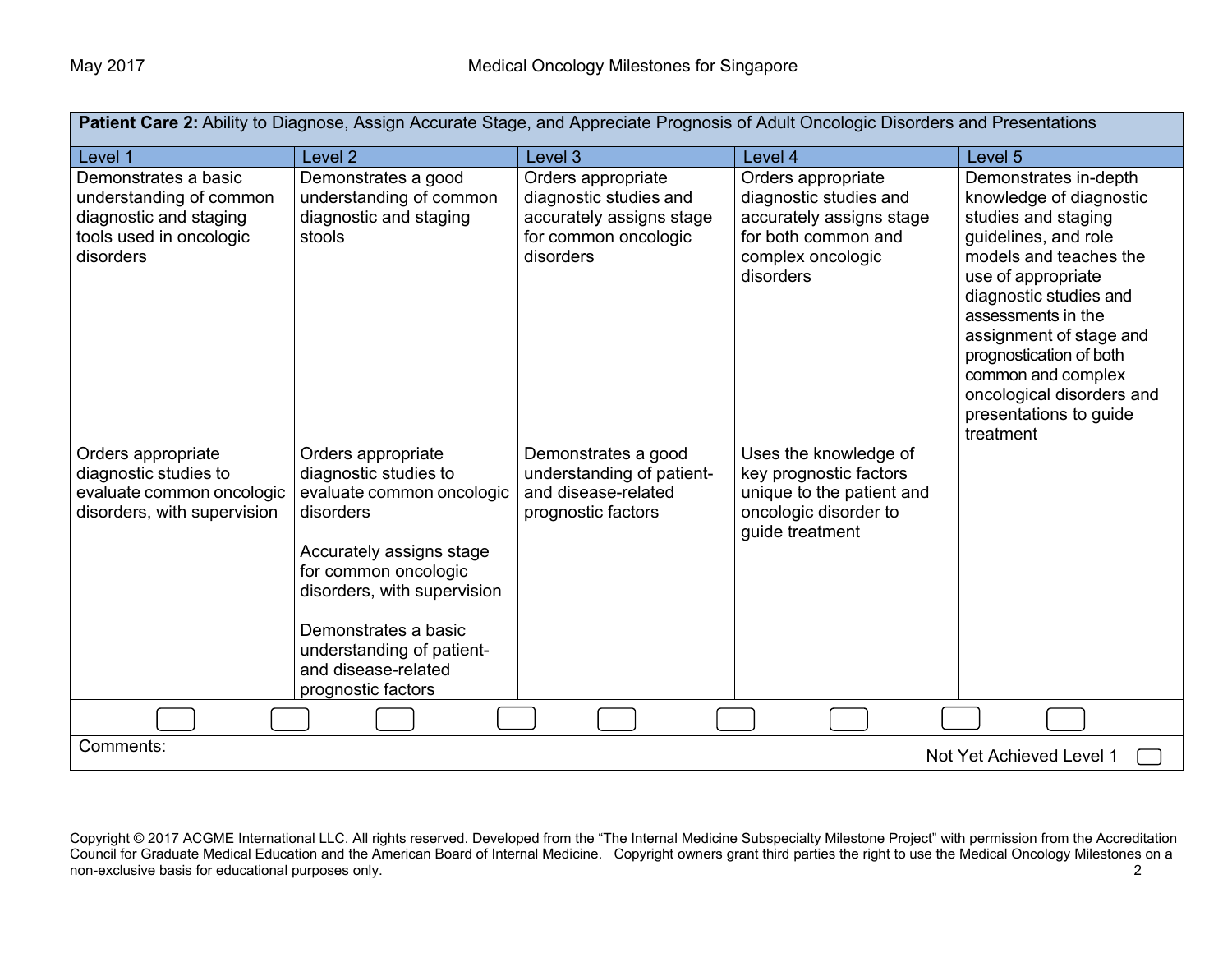| <b>Patient Care 3:</b> Formulating the Overall Management Plan for Oncology Disorders, Including Urgent/Emergent Conditions         |                                                                                                                                                                                                    |                                                                                                                                                                         |                                                                                                                                                                                                                                                    |                                                                                                                                                                                                                     |
|-------------------------------------------------------------------------------------------------------------------------------------|----------------------------------------------------------------------------------------------------------------------------------------------------------------------------------------------------|-------------------------------------------------------------------------------------------------------------------------------------------------------------------------|----------------------------------------------------------------------------------------------------------------------------------------------------------------------------------------------------------------------------------------------------|---------------------------------------------------------------------------------------------------------------------------------------------------------------------------------------------------------------------|
| Level 1                                                                                                                             | Level 2                                                                                                                                                                                            | Level 3                                                                                                                                                                 | Level 4                                                                                                                                                                                                                                            | Level 5                                                                                                                                                                                                             |
| Formulates preliminary<br>management plans for<br>common oncologic<br>disorders and<br>presentations (emergent<br>and non-emergent) | Formulates appropriate<br>and detailed management<br>plans for common<br>oncologic disorders and<br>presentations (emergent<br>and non-emergent), with<br>supervision required some<br>of the time | Formulates appropriate<br>and detailed management<br>plans for common<br>oncologic disorders and<br>presentations (emergent<br>and non-emergent)<br>without supervision | Independently formulates<br>appropriate and detailed<br>management plans for<br>both common and complex<br>oncologic disorders and<br>presentations (emergent<br>and non-emergent) that<br>are unique to individual<br>patients' health care needs | Role models and<br>teaches the<br>formulation of patient-<br>centered<br>comprehensive<br>management plans for<br>common and complex<br>oncologic disorders<br>and presentations<br>(emergent and non-<br>emergent) |
| Builds on the preliminary<br>management plans with<br>supervision most of the<br>time                                               |                                                                                                                                                                                                    |                                                                                                                                                                         |                                                                                                                                                                                                                                                    |                                                                                                                                                                                                                     |
|                                                                                                                                     |                                                                                                                                                                                                    |                                                                                                                                                                         |                                                                                                                                                                                                                                                    |                                                                                                                                                                                                                     |
| Comments:                                                                                                                           |                                                                                                                                                                                                    |                                                                                                                                                                         |                                                                                                                                                                                                                                                    | Not Yet Achieved Level 1                                                                                                                                                                                            |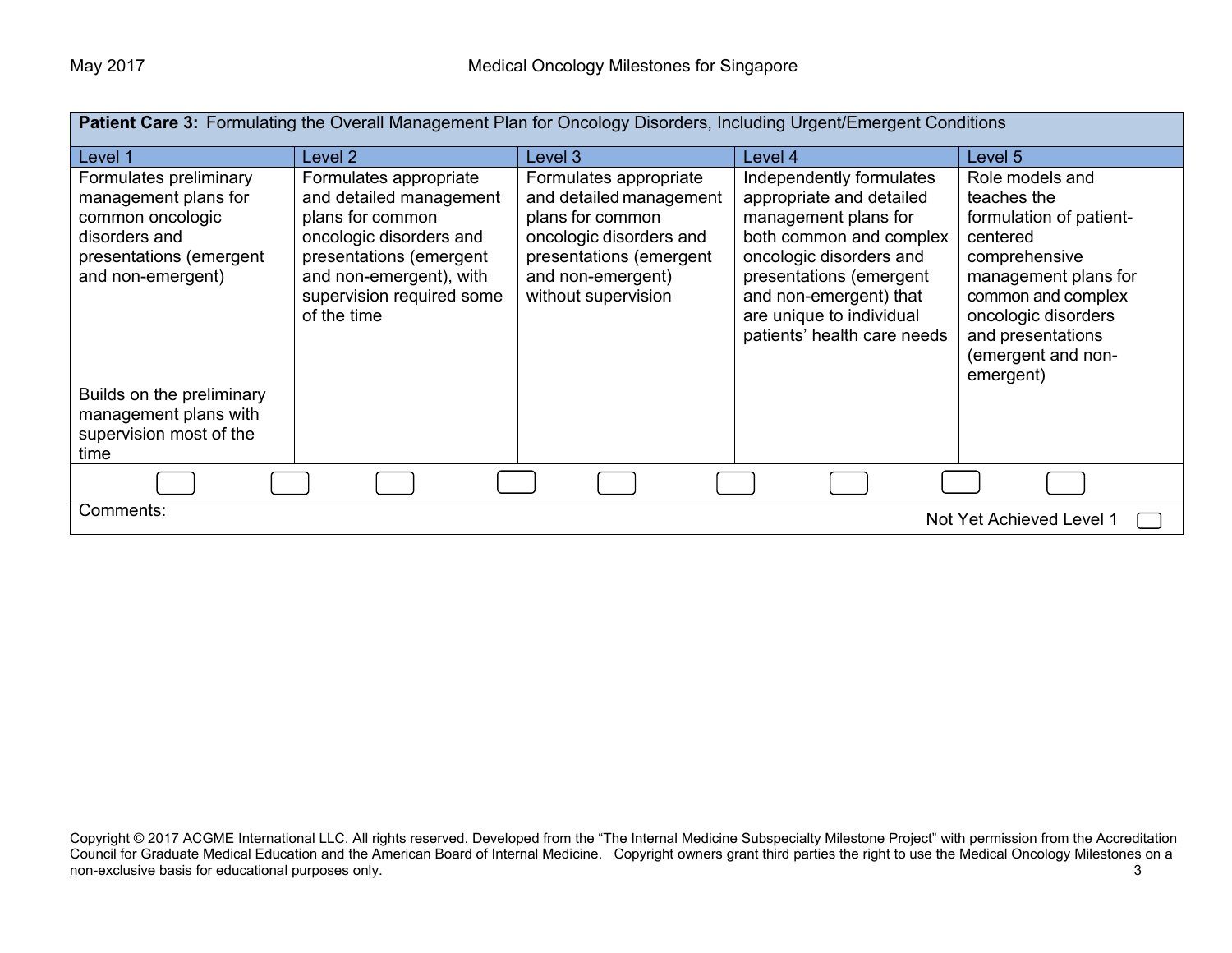| Patient Care 4: Ability to Analyze Response to Treatment and Adjust Therapy for Oncology Disorders Over Time Using Standard Measurement |  |
|-----------------------------------------------------------------------------------------------------------------------------------------|--|
| <b>Scales and Guidelines</b>                                                                                                            |  |

| Level 1                                                                                                                                               | Level 2                                                                                                                                                  | Level 3                                                                                                                                             | Level 4                                                                                                                                                                                                                                        | Level 5                                                                                                                                                                                                              |
|-------------------------------------------------------------------------------------------------------------------------------------------------------|----------------------------------------------------------------------------------------------------------------------------------------------------------|-----------------------------------------------------------------------------------------------------------------------------------------------------|------------------------------------------------------------------------------------------------------------------------------------------------------------------------------------------------------------------------------------------------|----------------------------------------------------------------------------------------------------------------------------------------------------------------------------------------------------------------------|
| Demonstrates a basic<br>understanding of standard<br>measurement scales and<br>consensus guidelines, and<br>their application in<br>oncology practice | Demonstrates an adequate<br>understanding of standard<br>measurement scales and<br>consensus guidelines and<br>their application in<br>oncology practice | Demonstrates a good<br>understanding of standard<br>measurement scales and<br>consensus guidelines and<br>their application in<br>oncology practice | Independently applies the<br>knowledge of consensus<br>guidelines and standard<br>measurement scales to<br>clinical practice and<br>modifies therapy<br>accordingly across the<br>continuum of care of<br>patients with oncologic<br>disorders | Demonstrates in-depth<br>knowledge of standard<br>measurements scales and<br>consensus guidelines used<br>in oncologic disorders                                                                                     |
|                                                                                                                                                       | Applies the use of these<br>scales and guidelines in<br>clinical practice with<br>supervision most of the<br>time                                        | Applies the use of these<br>scales and guidelines in<br>clinical practice with<br>supervision some of the<br>time                                   |                                                                                                                                                                                                                                                | Role models and teaches<br>the application of standard<br>measurement scales and<br>consensus guidelines to<br>modify therapy accordingly<br>across the continuum of<br>care of patients with<br>oncologic disorders |
|                                                                                                                                                       |                                                                                                                                                          |                                                                                                                                                     |                                                                                                                                                                                                                                                |                                                                                                                                                                                                                      |
| Comments:                                                                                                                                             |                                                                                                                                                          |                                                                                                                                                     |                                                                                                                                                                                                                                                | Not Yet Achieved Level 1                                                                                                                                                                                             |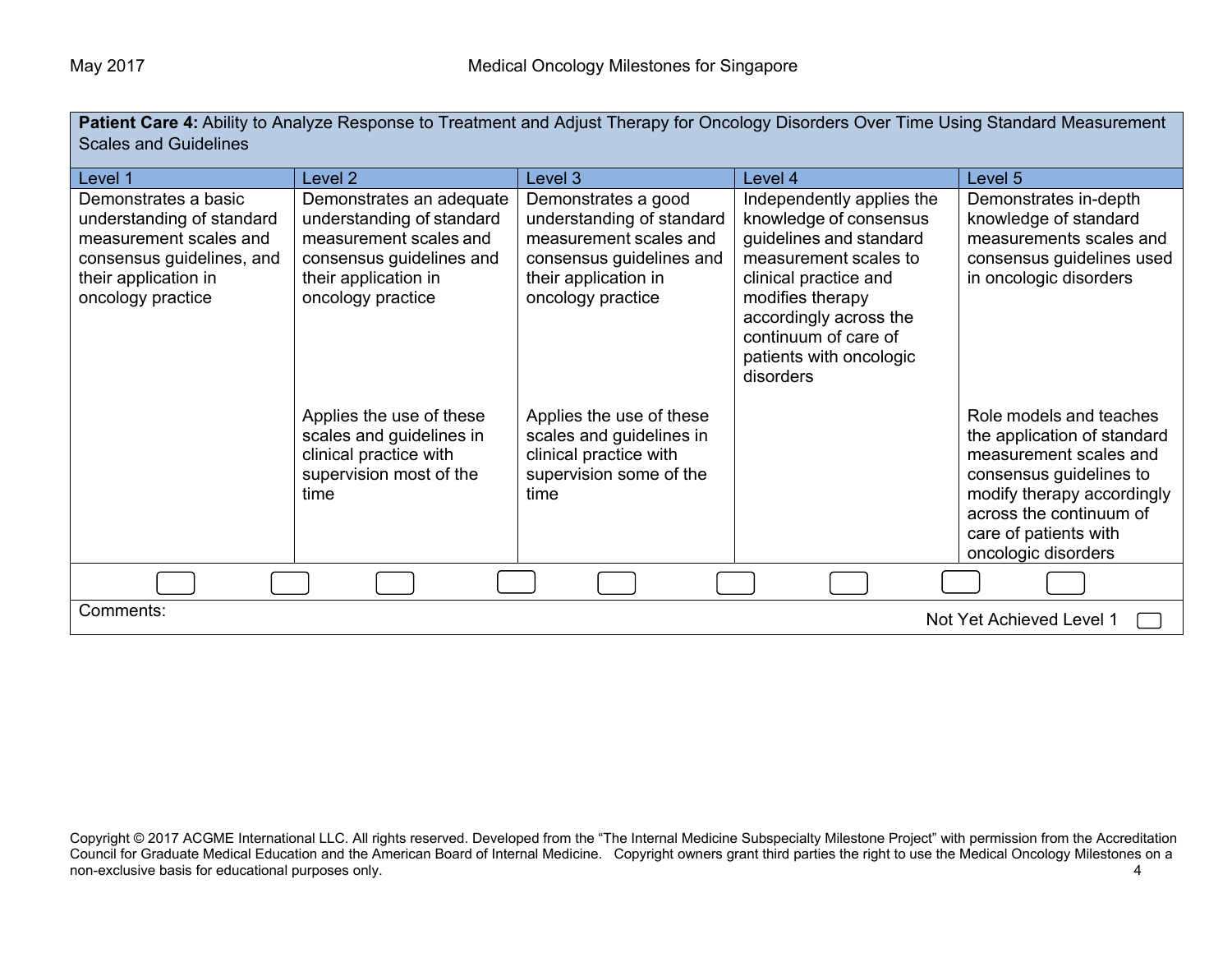| Patient Care 5: Anticipate, Recognize, and Effectively Manage Toxicities of Systemic Therapies |                                                                                                                                                                                                                  |                                                                                                                                                                                                                    |                                                                                                                                                   |                                                                                                                                                                                                                                        |
|------------------------------------------------------------------------------------------------|------------------------------------------------------------------------------------------------------------------------------------------------------------------------------------------------------------------|--------------------------------------------------------------------------------------------------------------------------------------------------------------------------------------------------------------------|---------------------------------------------------------------------------------------------------------------------------------------------------|----------------------------------------------------------------------------------------------------------------------------------------------------------------------------------------------------------------------------------------|
| Level 1                                                                                        | Level 2                                                                                                                                                                                                          | Level 3                                                                                                                                                                                                            | Level 4                                                                                                                                           | Level 5                                                                                                                                                                                                                                |
| Demonstrates a basic<br>understanding of toxicities<br>of commonly used<br>systemic therapies  | Demonstrates an adequate<br>understanding of toxicities<br>of commonly used<br>systemic therapies<br>Recognizes and effectively<br>manages toxicities of<br>commonly used systemic<br>therapies with supervision | Demonstrates a good<br>understanding of toxicities<br>of commonly used<br>systemic therapies<br>Recognizes and<br>effectively manages<br>toxicities of commonly<br>used systemic therapies,<br>without supervision | Anticipates, recognizes,<br>and effectively manages<br>common, uncommon, and<br>complex toxicities in<br>patients receiving systemic<br>therapies | Demonstrates in-depth<br>knowledge of<br>common, uncommon,<br>and complex toxicities<br>Role models and<br>teaches the<br>anticipation,<br>recognition, and<br>effective management<br>of toxicities in patients<br>receiving systemic |
|                                                                                                |                                                                                                                                                                                                                  |                                                                                                                                                                                                                    |                                                                                                                                                   | therapies                                                                                                                                                                                                                              |
| Comments:                                                                                      |                                                                                                                                                                                                                  |                                                                                                                                                                                                                    |                                                                                                                                                   | Not Yet Achieved Level 1                                                                                                                                                                                                               |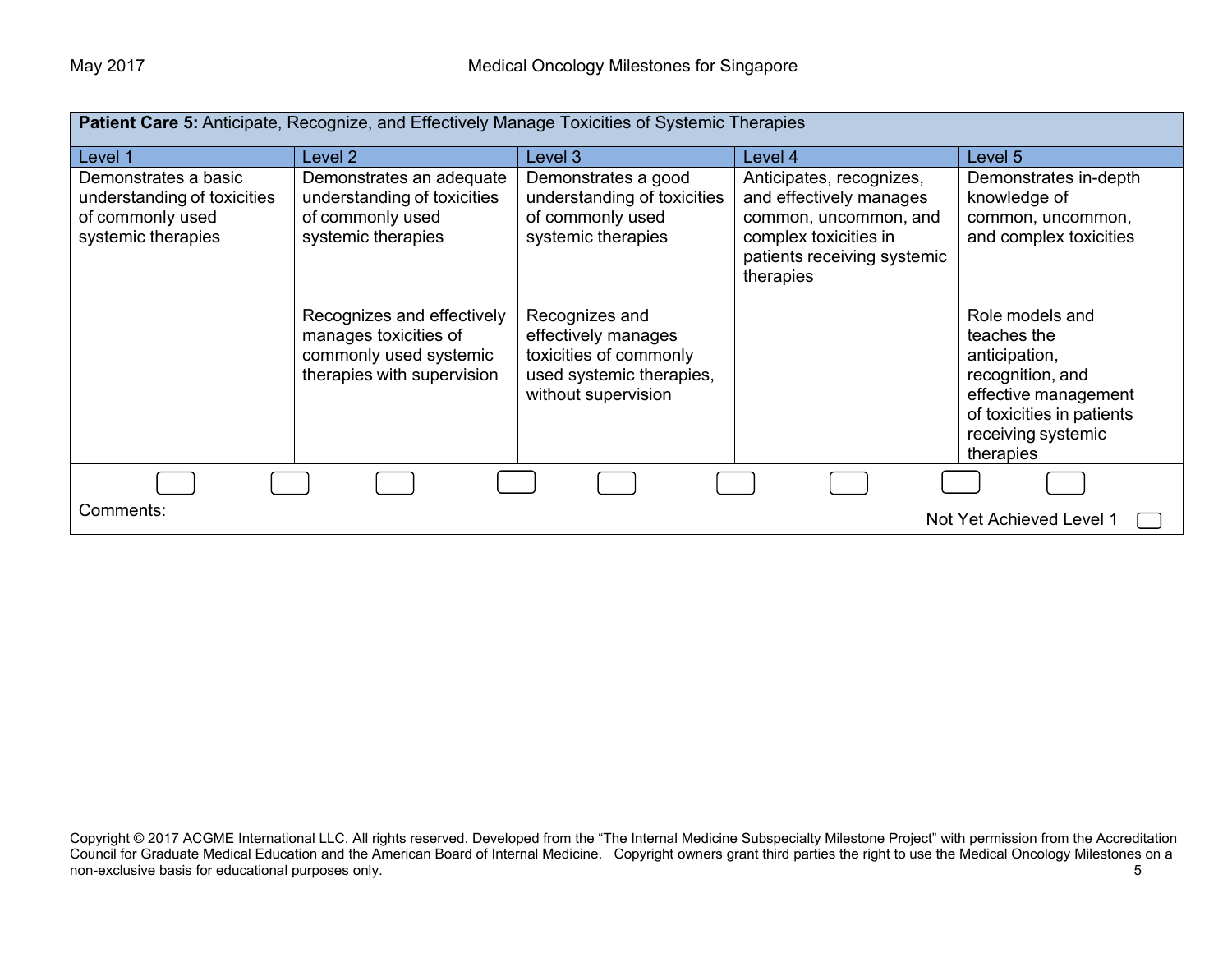**Patient Care 6:** Identify and Effectively Manage Symptom-Related Issues Associated with Oncologic Disorders and Facilitate Appropriate Palliative and Transitional Care Services

| Level 1                  | Level <sub>2</sub>         | Level 3                   | Level 4                   | Level 5                     |
|--------------------------|----------------------------|---------------------------|---------------------------|-----------------------------|
|                          |                            |                           |                           |                             |
| Recognizes symptom-      | Recognizes and institutes  | Recognizes and institutes | Recognizes and institutes | Demonstrates in-            |
| related issues in an     | basic management           | comprehensive             | comprehensive             | depth knowledge             |
| oncology patient and the | strategies for symptom-    | management strategies     | management strategies     | and role models the         |
| need for effective       | related issues             | for symptom-related       | for symptom-related       | recognition and             |
| management               |                            | issues and facilitates    | issues and facilitates    | effective                   |
|                          |                            | palliative care, hospice, | palliative care, hospice, | management of               |
|                          |                            | and/or rehabilitation     | and/or rehabilitation     | common and                  |
|                          |                            | medicine services in the  | medicine services in the  | complex symptom-            |
|                          |                            | care of patients without  | care of patients with     | related issues              |
|                          |                            | complex cultural or       | complex cultural and      |                             |
|                          |                            | psychosocial              | psychosocial              |                             |
|                          |                            | circumstances             | circumstances             |                             |
|                          |                            |                           |                           |                             |
|                          | Identifies the need to     |                           |                           |                             |
|                          |                            |                           |                           | Leads and facilitates       |
|                          | involve palliative care,   |                           |                           | palliative, hospice, and/or |
|                          | hospice, or rehabilitation |                           |                           | rehabilitative medicine     |
|                          | medicine in the care of    |                           |                           | services in the care of     |
|                          | patients                   |                           |                           | patients with complex       |
|                          |                            |                           |                           | cultural and psychosocial   |
|                          |                            |                           |                           | circumstances               |
|                          |                            |                           |                           |                             |
|                          |                            |                           |                           |                             |
| Comments:                |                            |                           |                           | Not Yet Achieved Level 1    |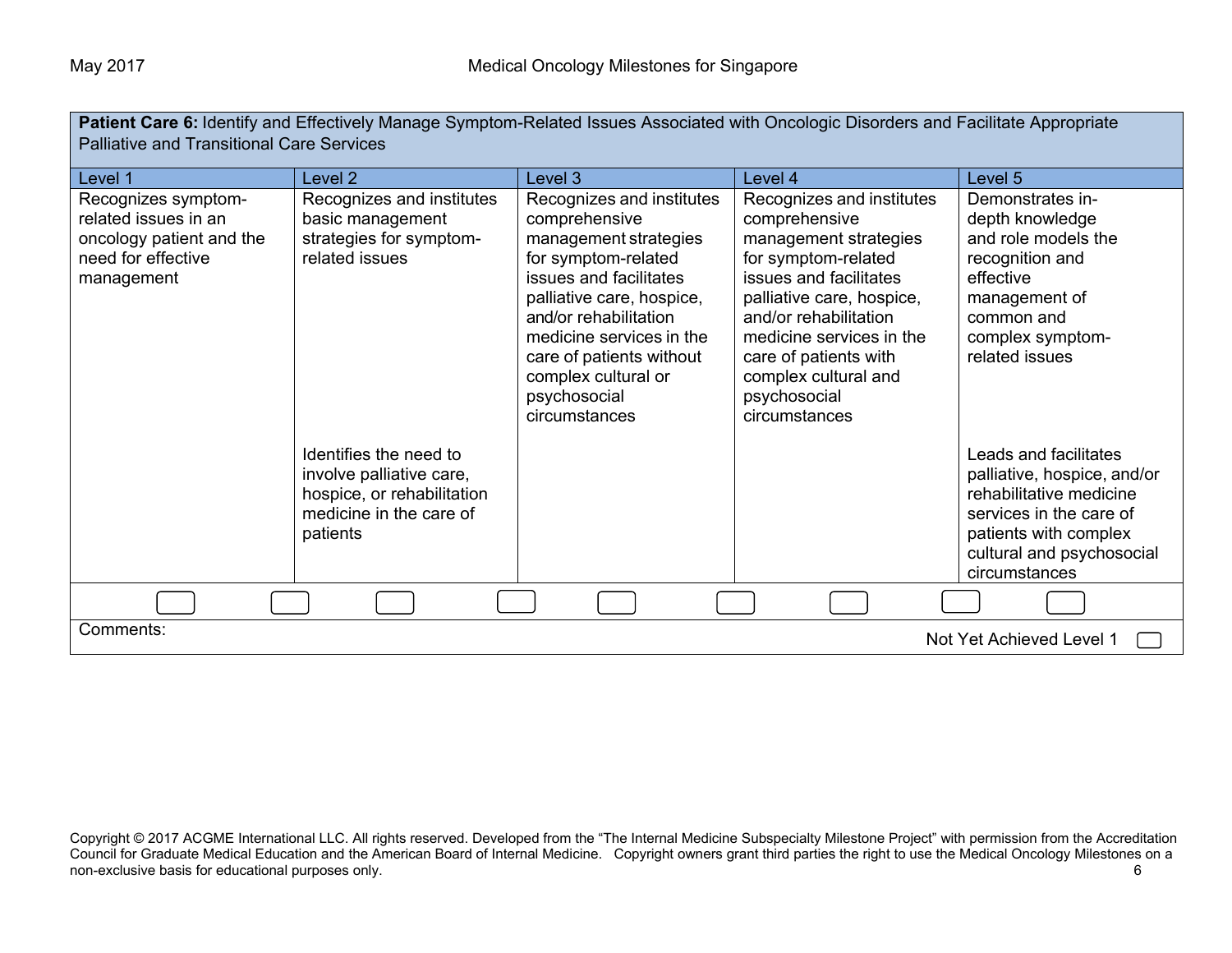| Patient Care 7: Knowledge and Ability to Effectively Apply Evidence-based Cancer Prevention Strategies and Survivorship Care |                                                                                                                                                                                                |                                                                                                                  |                                                                                                                                                                        |                                                                                                                                                                                           |
|------------------------------------------------------------------------------------------------------------------------------|------------------------------------------------------------------------------------------------------------------------------------------------------------------------------------------------|------------------------------------------------------------------------------------------------------------------|------------------------------------------------------------------------------------------------------------------------------------------------------------------------|-------------------------------------------------------------------------------------------------------------------------------------------------------------------------------------------|
| Level 1                                                                                                                      | Level <sub>2</sub>                                                                                                                                                                             | Level 3                                                                                                          | Level 4                                                                                                                                                                | Level 5                                                                                                                                                                                   |
| Demonstrates a basic<br>understanding and<br>knowledge of cancer<br>prevention and<br>survivorship care principles           | Demonstrates a good<br>understanding and<br>knowledge of cancer<br>prevention and survivorship<br>care principles<br>Applies basic cancer<br>prevention and<br>survivorship care<br>strategies | Applies evidence-based<br>but generalized cancer<br>prevention and<br>survivorship strategies in<br>patient care | Applies and tailors<br>evidence-based cancer<br>prevention and<br>survivorship strategies<br>according to individual<br>patient needs and health<br>care circumstances | Demonstrates in-<br>depth knowledge on<br>cancer prevention and<br>survivorship strategies<br>Role models and<br>teaches evidence-<br>based cancer<br>prevention and<br>multidisciplinary |
|                                                                                                                              |                                                                                                                                                                                                |                                                                                                                  |                                                                                                                                                                        | survivorship strategies<br>unique to individual<br>patient needs and<br>health care<br>circumstances                                                                                      |
|                                                                                                                              |                                                                                                                                                                                                |                                                                                                                  |                                                                                                                                                                        |                                                                                                                                                                                           |
| Comments:<br>Not Yet Achieved Level 1                                                                                        |                                                                                                                                                                                                |                                                                                                                  |                                                                                                                                                                        |                                                                                                                                                                                           |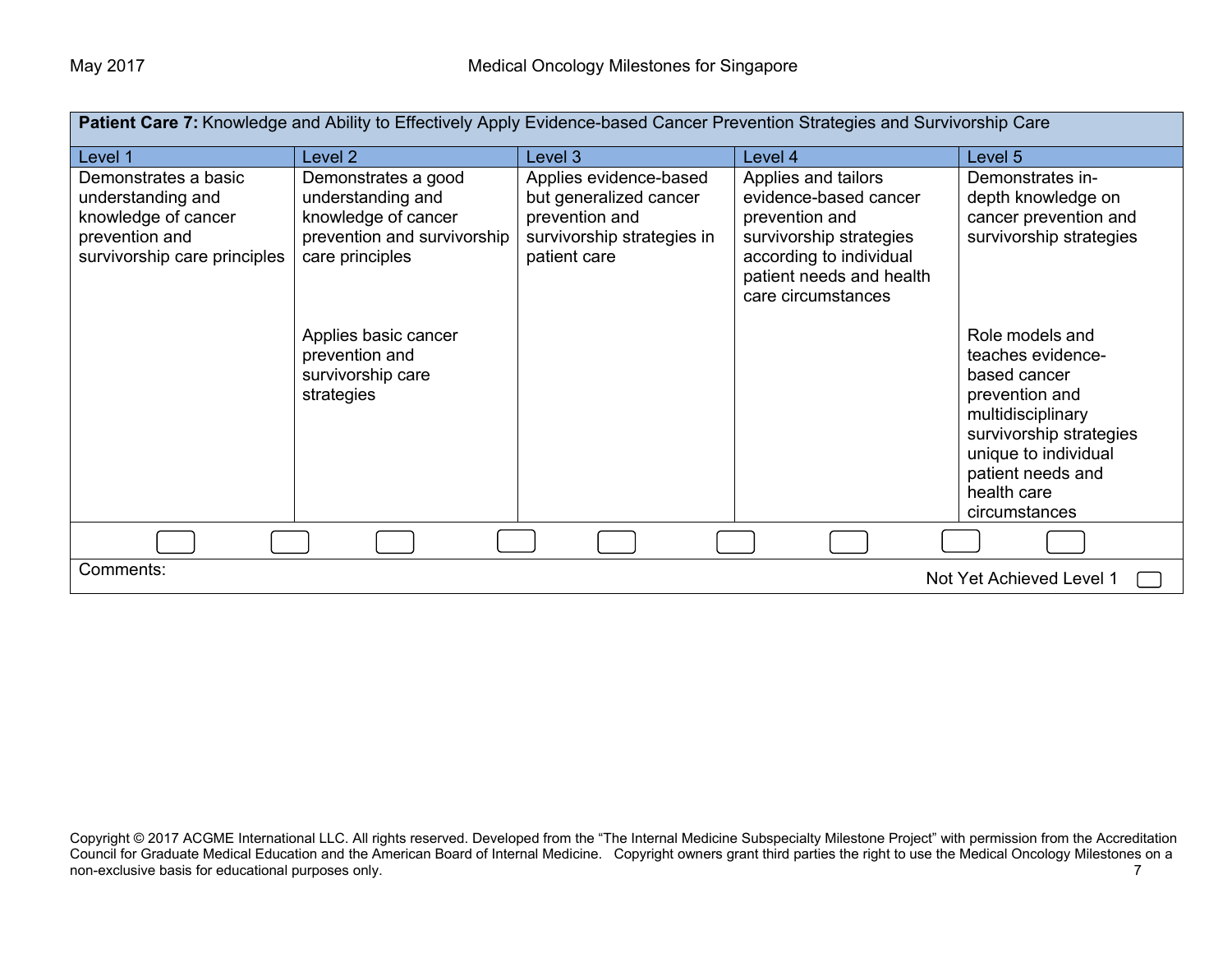| <b>Patient Care 8: Manages Patients with Progressive Responsibility and Independence</b> |                                                  |                                             |                                                        |                                     |
|------------------------------------------------------------------------------------------|--------------------------------------------------|---------------------------------------------|--------------------------------------------------------|-------------------------------------|
| Level 1                                                                                  | Level 2                                          | Level 3                                     | Level 4                                                | Level 5                             |
| Delivers emergent and                                                                    | Delivers emergent and                            | Delivers emergent and                       | Independently manages,                                 | Role models and                     |
| non-emergent general and                                                                 | non-emergent general                             | non-emergent general                        | supervises, and                                        | teaches the delivery                |
| oncologic medical with<br>direct supervision across                                      | medical care with indirect<br>supervision across | and oncology-specific<br>care with indirect | collaborates as necessary<br>with other specialties to | of independent and<br>collaborative |
| inpatient, outpatient, and                                                               | inpatient, outpatient, and                       | supervision across                          | deliver emergent and non-                              | emergent and non-                   |
| ambulatory clinical settings                                                             | ambulatory clinical                              | inpatient, outpatient,                      | emergent general and                                   | emergent general and                |
|                                                                                          | settings                                         | and ambulatory clinical                     | oncology-specific care                                 | oncology-specific care              |
|                                                                                          |                                                  | settings                                    | across inpatient,                                      | across inpatient,                   |
|                                                                                          |                                                  |                                             | outpatient, and ambulatory                             | outpatient, and                     |
|                                                                                          |                                                  |                                             | clinical settings                                      | ambulatory clinical<br>settings     |
|                                                                                          |                                                  |                                             |                                                        |                                     |
|                                                                                          | Delivers emergent and                            |                                             |                                                        |                                     |
|                                                                                          | non-emergent oncology-                           |                                             |                                                        |                                     |
|                                                                                          | specific care with direct                        |                                             |                                                        |                                     |
|                                                                                          | supervision across                               |                                             |                                                        |                                     |
|                                                                                          | inpatient, outpatient, and                       |                                             |                                                        |                                     |
|                                                                                          | ambulatory clinical                              |                                             |                                                        |                                     |
|                                                                                          | settings                                         |                                             |                                                        |                                     |
|                                                                                          |                                                  |                                             |                                                        |                                     |
| Comments:<br>Not Yet Achieved Level 1                                                    |                                                  |                                             |                                                        |                                     |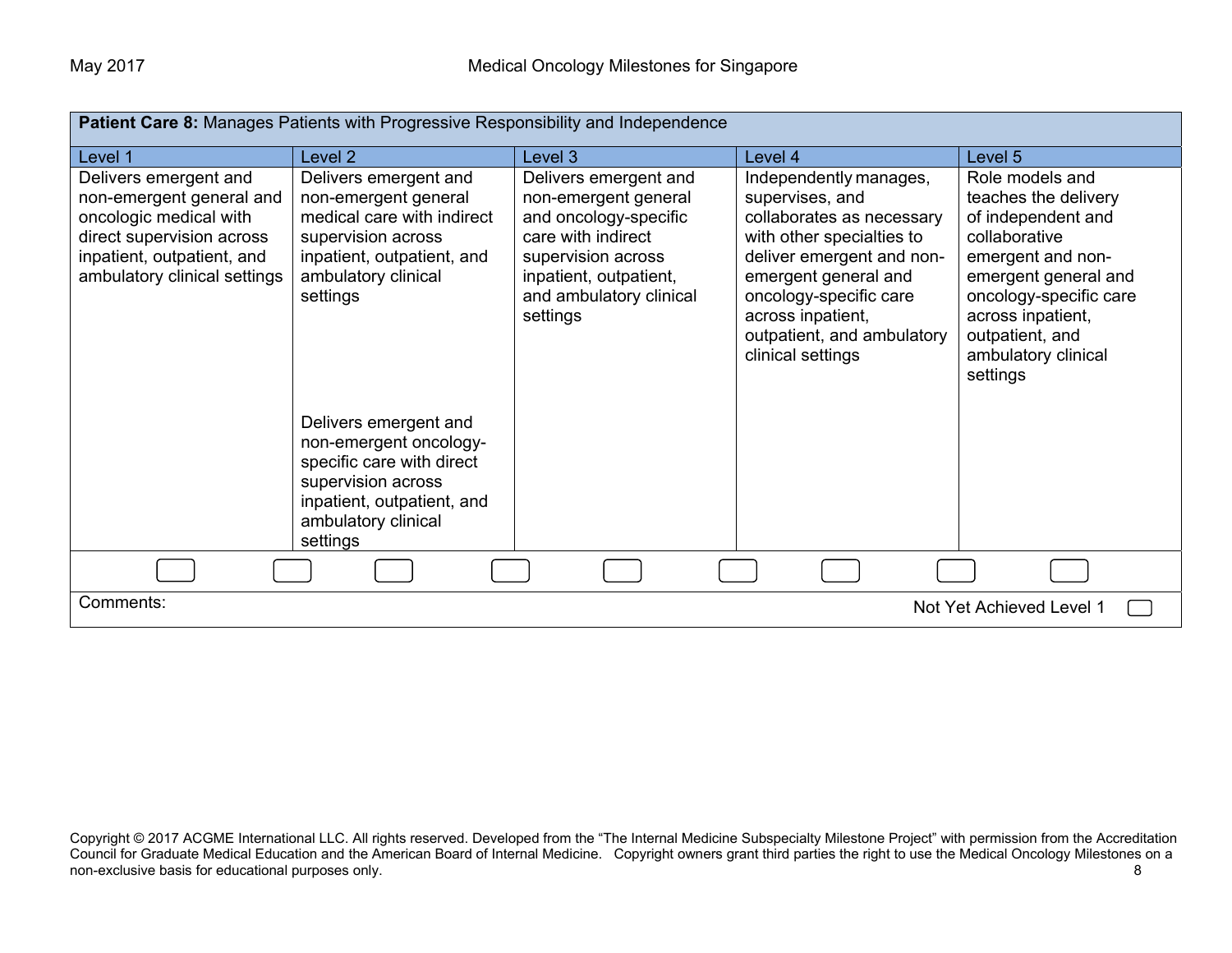**Patient Care 9:** Competent Performance of Invasive Procedures Required for Diagnosis, Treatment, and Management of Patients with Oncology **Disorders** 

| Level 1                               | Level 2                                        | Level 3                                                | Level 4                                 | Level 5                                           |
|---------------------------------------|------------------------------------------------|--------------------------------------------------------|-----------------------------------------|---------------------------------------------------|
| Demonstrates theoretical              | Obtains informed consent                       | Obtains informed consent                               | Safely and effectively                  | Role models and teaches                           |
| knowledge of the invasive             | for planned invasive                           | for planned invasive                                   | administers intrathecal                 | how to obtain informed                            |
| procedure to be                       | procedures                                     | procedures                                             | chemotherapy, and                       | consent, administer                               |
| performed, and exhibits               |                                                |                                                        | performs bone marrow                    | intrathecal chemotherapy,                         |
| understanding of<br>indications and   |                                                |                                                        | aspirates and biopsies<br>independently | and perform bone marrow<br>aspirates and biopsies |
| contraindications of the              |                                                |                                                        |                                         |                                                   |
| procedure                             |                                                |                                                        |                                         |                                                   |
|                                       |                                                |                                                        |                                         |                                                   |
|                                       | Performs intrathecal                           | Safely and effectively                                 |                                         |                                                   |
|                                       | chemotherapy                                   | administers intrathecal                                |                                         |                                                   |
|                                       | administration and bone<br>marrow aspirate and | chemotherapy, and performs<br>lumbar puncture and bone |                                         |                                                   |
|                                       | biopsies with assistance                       | marrow aspirates and                                   |                                         |                                                   |
|                                       | and direct supervision                         | biopsies on most patients                              |                                         |                                                   |
|                                       |                                                | without assistance, but with                           |                                         |                                                   |
|                                       |                                                | direct supervision                                     |                                         |                                                   |
|                                       |                                                |                                                        |                                         |                                                   |
| Comments:<br>Not Yet Achieved Level 1 |                                                |                                                        |                                         |                                                   |
|                                       |                                                |                                                        |                                         |                                                   |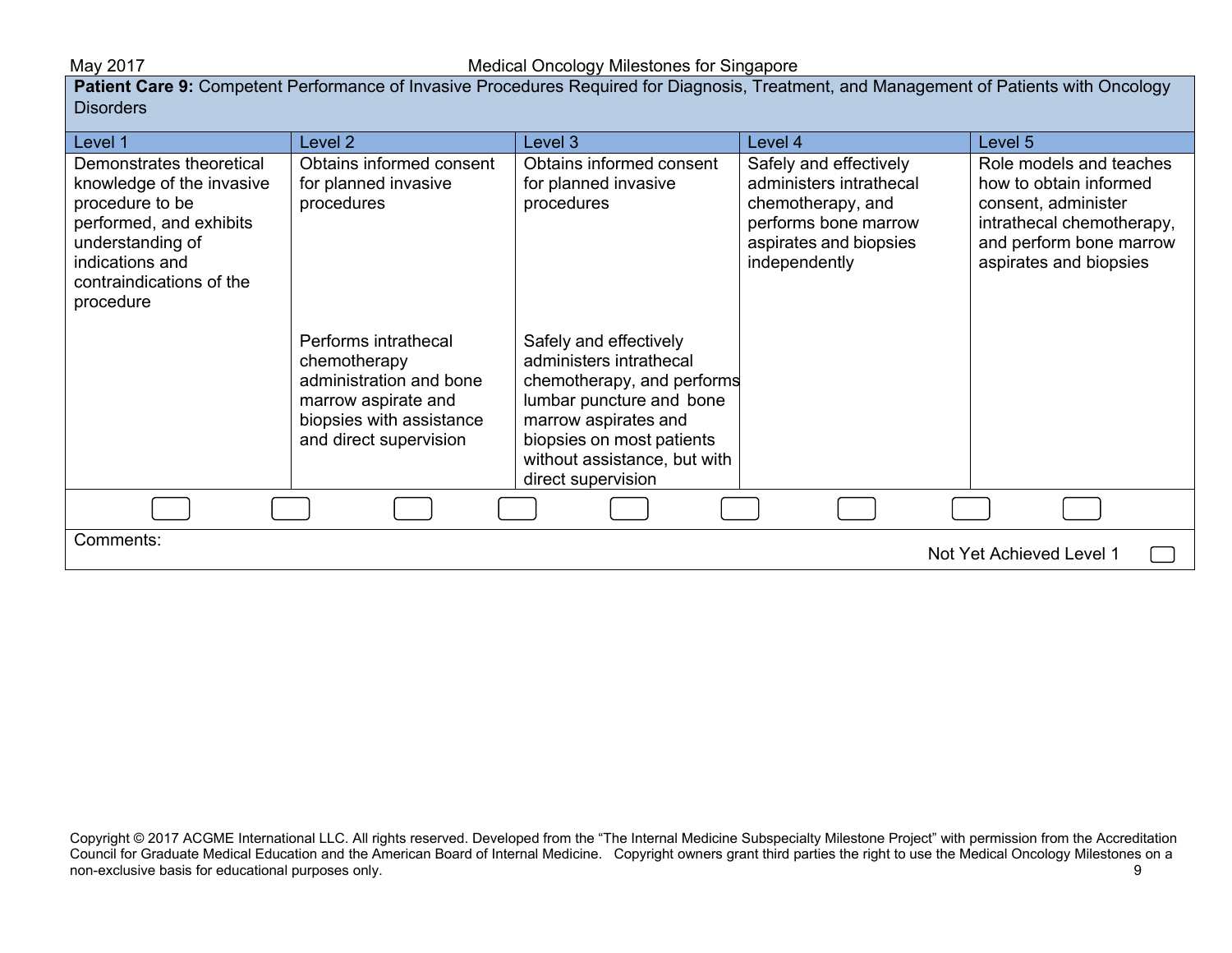**Patient Care 10:** Competence in the Safe and Accurate Ordering of Systemic Therapies, Including the Appropriate Use of Supportive Care **Treatments** 

| Level 1                   | Level <sub>2</sub>        | Level 3                    | Level 4                      | Level 5                                      |
|---------------------------|---------------------------|----------------------------|------------------------------|----------------------------------------------|
| Identifies and orders the | Obtains and accurately    | Obtains and accurately     | Independently identifies and | Role models and teaches                      |
| planned systemic therapy, | documents informed        | documents informed         | accurately orders the        | how to obtain and                            |
| with direct supervision   | consent for systemic      | consent for systemic       | planned systemic therapy,    | accurately document                          |
|                           | therapy, with supervision | therapies                  | including the evidence-based | informed consent for                         |
|                           |                           |                            | and individualized use of    | systemic therapies                           |
|                           |                           |                            | supportive care treatments   |                                              |
|                           | Identifies and            | Identifies and accurately  |                              | Role models and teaches                      |
|                           | accurately orders         | orders the planned         |                              | the identification and                       |
|                           | the planned               | systemic therapy, without  |                              | accurate ordering of                         |
|                           | systemic therapy          | supervision                |                              | planned systemic<br>therapies, including the |
|                           |                           |                            |                              | evidence-based and                           |
|                           |                           |                            |                              | individualized use of                        |
|                           |                           |                            |                              | supportive care treatments                   |
|                           |                           |                            |                              |                                              |
|                           | Demonstrates a basic      | Demonstrates a good        |                              |                                              |
|                           | understanding in the use  | understanding of the use   |                              |                                              |
|                           | of supportive care        | of supportive care         |                              |                                              |
|                           | treatments to minimize    | treatments to minimize     |                              |                                              |
|                           | toxicities from systemic  | toxicities from systemic   |                              |                                              |
|                           | therapies                 | therapies                  |                              |                                              |
|                           |                           |                            |                              |                                              |
|                           |                           | Orders appropriate         |                              |                                              |
|                           |                           | supportive care treatments |                              |                                              |
|                           |                           | for the planned systemic   |                              |                                              |
|                           |                           | therapy (if any), with     |                              |                                              |
|                           |                           | supervision                |                              |                                              |
|                           |                           |                            |                              |                                              |
| Comments:                 |                           |                            |                              | Not Yet Achieved Level 1                     |
|                           |                           |                            |                              |                                              |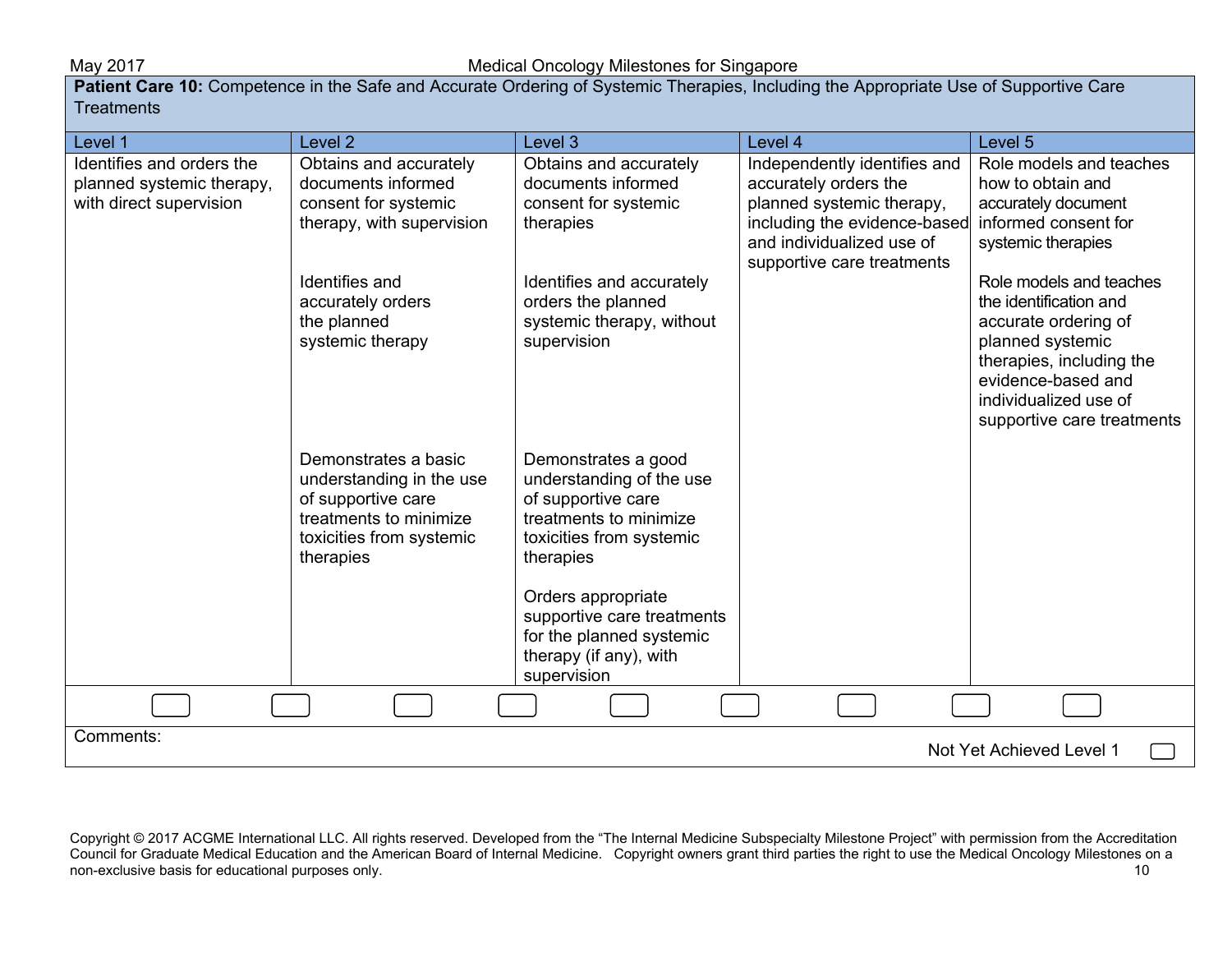May 2017 Medical Oncology Milestones for Singapore

| Medical Knowledge 1: Knowledge of Solid Tumor Oncology and Lymphoma                                                                    |                                                                                                                                                               |                                                                                                                                              |                                                                                                                                                                                                                                                 |                                                                                          |  |
|----------------------------------------------------------------------------------------------------------------------------------------|---------------------------------------------------------------------------------------------------------------------------------------------------------------|----------------------------------------------------------------------------------------------------------------------------------------------|-------------------------------------------------------------------------------------------------------------------------------------------------------------------------------------------------------------------------------------------------|------------------------------------------------------------------------------------------|--|
| Level 1                                                                                                                                | Level <sub>2</sub>                                                                                                                                            | Level 3                                                                                                                                      | Level 4                                                                                                                                                                                                                                         | Level 5                                                                                  |  |
| Demonstrates basic<br>knowledge in diagnosis<br>and management of<br>common cancers, such as<br>breast, colorectal, and lung<br>cancer | Demonstrates knowledge<br>of diagnostic algorithm for<br>common cancers                                                                                       | Consistently demonstrates<br>a broad fund of knowledge<br>of most, but not all major<br>groups of solid tumors in<br>the field               | Consistently demonstrates<br>a broad fund of knowledge<br>of solid tumor oncology,<br>lymphoma, and rare<br>cancers with regards to<br>diagnosis, staging,<br>epidemiology, risk factors,<br>molecular genetics,<br>treatment, and survivorship | Role models and teaches<br>others the fundamental<br>concepts of solid tumor<br>oncology |  |
| Demonstrates knowledge<br>of basic epidemiology and<br>risk factors for common<br>cancers                                              | Recommends staging<br>investigations and<br>biomarkers testing to guide<br>management with<br>supervision<br>Demonstrates knowledge<br>of different treatment | Refines treatment<br>recommendations based<br>on tumor subtypes and<br>driver mutations<br>Explains the benefits and<br>common toxicities of | Identifies and critically<br>evaluates and integrates<br>new standard of treatment<br>into daily patient care<br>Identifies treatment options<br>in patients in a refractory                                                                    |                                                                                          |  |
|                                                                                                                                        | strategies, such as<br>chemotherapy, targeted<br>therapy, endocrine<br>therapy, and<br>immunotherapy                                                          | systemic therapy for<br>common cancers                                                                                                       | setting, including options<br>for clinical trial enrollment<br>Identifies and manages<br>potential treatment<br>interactions and treatment                                                                                                      |                                                                                          |  |
|                                                                                                                                        |                                                                                                                                                               |                                                                                                                                              | related toxicities                                                                                                                                                                                                                              |                                                                                          |  |
|                                                                                                                                        |                                                                                                                                                               |                                                                                                                                              |                                                                                                                                                                                                                                                 |                                                                                          |  |
| Comments:                                                                                                                              |                                                                                                                                                               |                                                                                                                                              |                                                                                                                                                                                                                                                 | Not Yet Achieved Level 1                                                                 |  |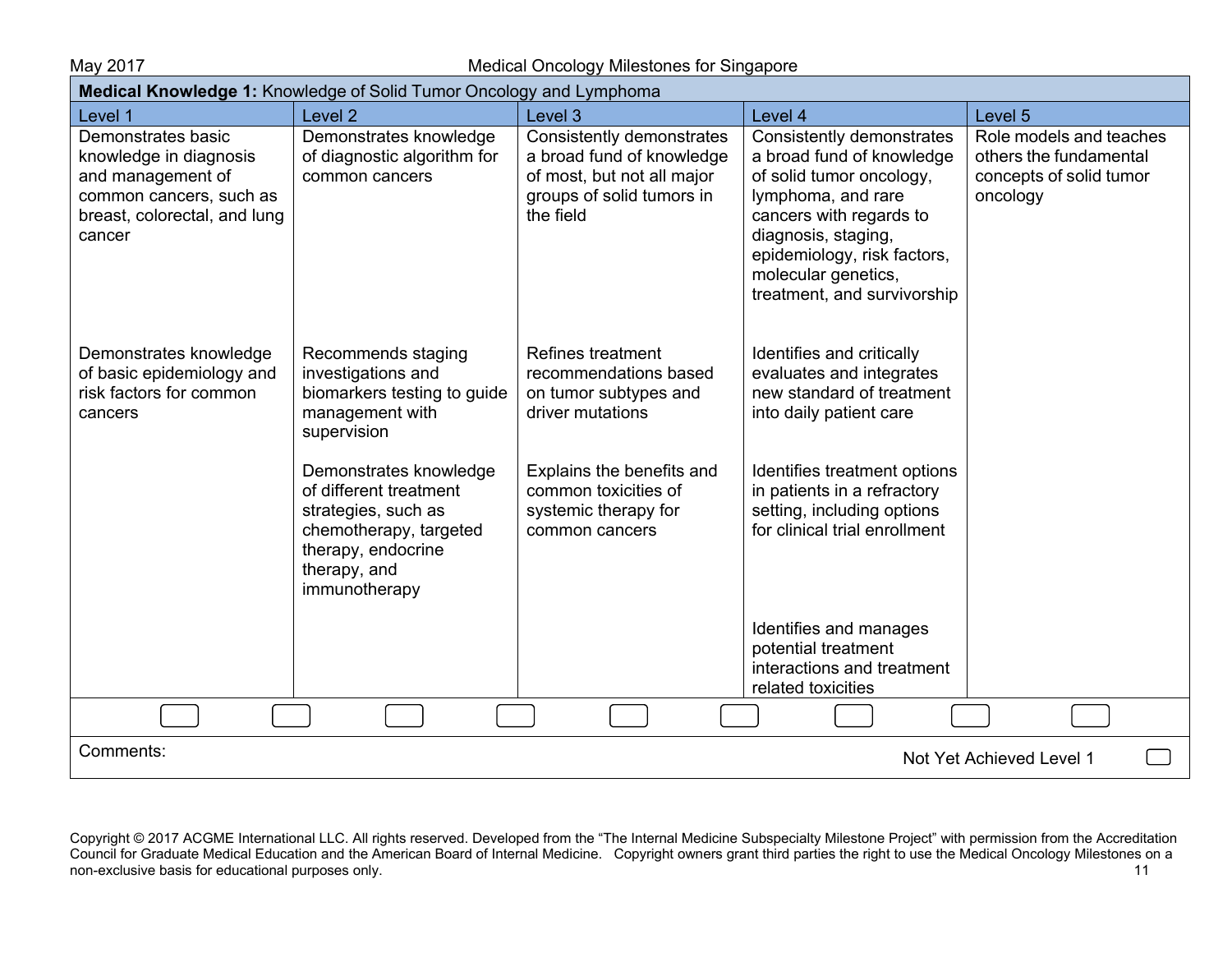| Medical Knowledge 2: Knowledge of and Indications for Genetic, Genomic, Molecular, and Laboratory Tests Related to Oncologic Disorders |                                                                                                            |                                                                                                                |                                                                                                                                                                                                                                                                                                |                                                                                                                                                                                      |
|----------------------------------------------------------------------------------------------------------------------------------------|------------------------------------------------------------------------------------------------------------|----------------------------------------------------------------------------------------------------------------|------------------------------------------------------------------------------------------------------------------------------------------------------------------------------------------------------------------------------------------------------------------------------------------------|--------------------------------------------------------------------------------------------------------------------------------------------------------------------------------------|
| Level 1                                                                                                                                | Level <sub>2</sub>                                                                                         | Level <sub>3</sub>                                                                                             | Level 4                                                                                                                                                                                                                                                                                        | Level 5                                                                                                                                                                              |
| Demonstrates knowledge<br>of the importance of<br>molecular testing in<br>common cancers                                               | Knows the various<br>molecular testing platforms<br>available and the sample<br>requirements for each test | Performs the required<br>molecular testing, with<br>occasional supervision                                     | Independently performs the<br>required the molecular<br>testing                                                                                                                                                                                                                                | Makes nuanced decisions<br>based on molecular test<br>results individualized to the<br>patient to optimize clinical<br>decision making                                               |
| Knows the indication for<br>specific molecular tests                                                                                   | Knows the workflow in<br>getting samples tested                                                            | Uses and interprets<br>molecular and cytogenetic<br>tests to aid clinical decision<br>making, with supervision | Independently uses and<br>interprets molecular and<br>cytogenetic tests to aid<br>clinical decision making                                                                                                                                                                                     | Role models and teaches<br>others the complexities of<br>the molecular pathways<br>and their modifications in<br>clinical disorders and the<br>appropriateness of genetic<br>testing |
|                                                                                                                                        |                                                                                                            |                                                                                                                | Consistently demonstrates<br>knowledge about the<br>molecular pathways,<br>appropriate cytogenetic or<br>molecular tests, and clinical<br>genetic syndromes,<br>including the diagnosis and<br>management of inherited or<br>acquired common, rare, and<br>complex disorders<br>Considers cost | Actively seeks out new<br>developments in<br>molecular testing in<br>cancer                                                                                                          |
|                                                                                                                                        |                                                                                                            |                                                                                                                | effectiveness of molecular<br>testing in the management<br>of patients                                                                                                                                                                                                                         |                                                                                                                                                                                      |
|                                                                                                                                        |                                                                                                            |                                                                                                                |                                                                                                                                                                                                                                                                                                |                                                                                                                                                                                      |
| Comments:                                                                                                                              |                                                                                                            |                                                                                                                |                                                                                                                                                                                                                                                                                                | Not Yet Achieved Level 1                                                                                                                                                             |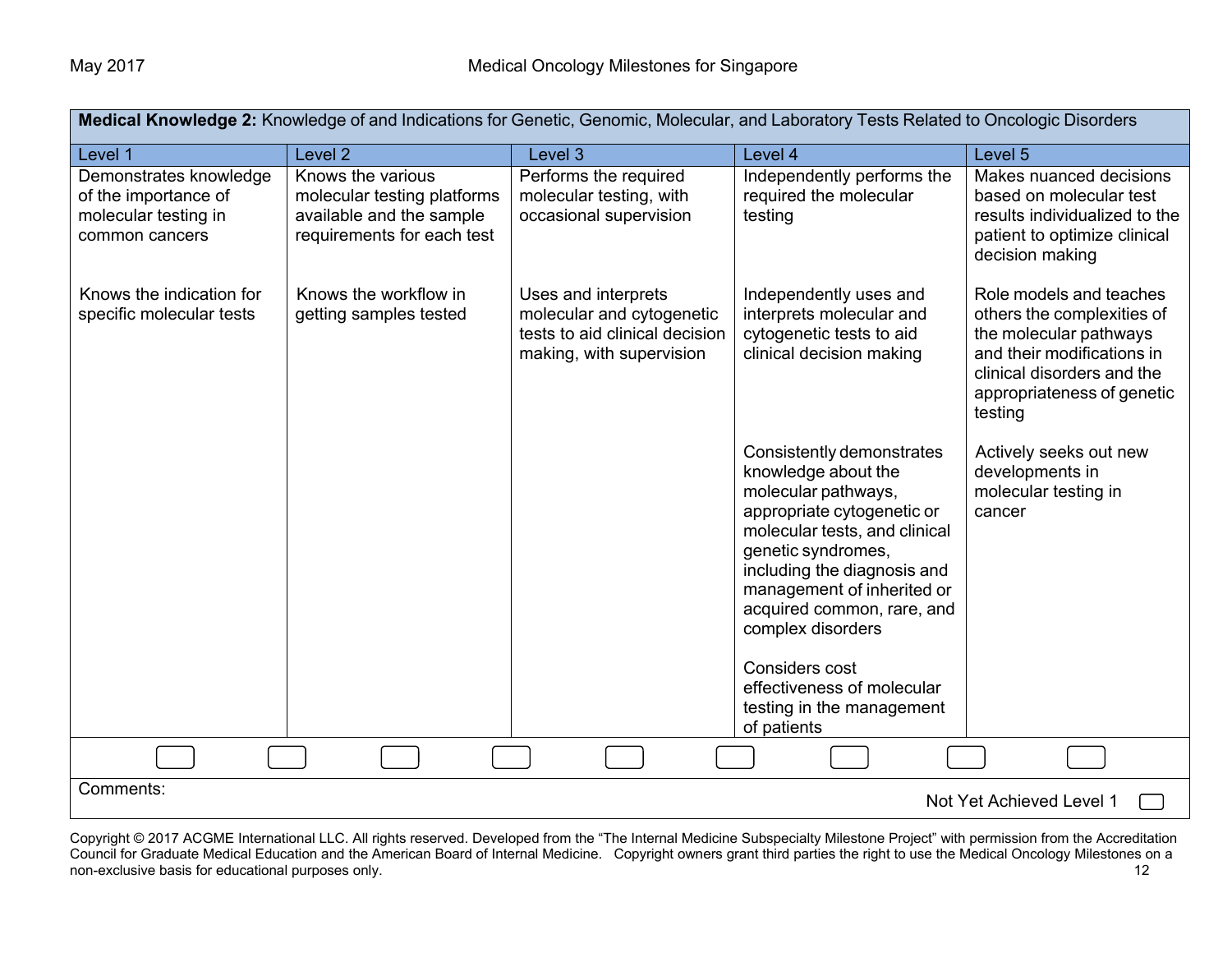| <b>Medical Knowledge 3: Scholarship within Oncology</b>                               |                                                                                                                                                                               |                                                                                                                                                                                                   |                                                                                                                                                         |                                                                                                                                                                    |
|---------------------------------------------------------------------------------------|-------------------------------------------------------------------------------------------------------------------------------------------------------------------------------|---------------------------------------------------------------------------------------------------------------------------------------------------------------------------------------------------|---------------------------------------------------------------------------------------------------------------------------------------------------------|--------------------------------------------------------------------------------------------------------------------------------------------------------------------|
| Level 1                                                                               | Level <sub>2</sub>                                                                                                                                                            | Level <sub>3</sub>                                                                                                                                                                                | Level 4                                                                                                                                                 | Level 5                                                                                                                                                            |
| Performs limited reading<br>of a few pivotal papers<br>and basic oncology<br>chapters | Performs a literature<br>search to identify relevant<br>resources to address<br>specific clinical questions                                                                   | Participates in research<br>project under supervision<br>of a mentor                                                                                                                              | Formulates ideas worthy of<br>scholarly investigation                                                                                                   | Leads a scholarly project<br>advancing clinical practice,<br>quality improvement,<br>patient safety, education,<br>or research.                                    |
| Attends educational<br>activities                                                     | Demonstrates awareness<br>of basic statistical<br>concepts, but has<br>incomplete understanding<br>of their application;<br>inconsistently identifies<br>methodological flaws | Critically reads scientific<br>literature and identifies<br>major methodological flaws<br>and inconsistencies within<br>or between publications                                                   | Dissects a problem into its<br>many component parts and<br>identifies strategies for<br>solving                                                         | Obtains independent<br>research funding.                                                                                                                           |
|                                                                                       |                                                                                                                                                                               | Effectively presents at<br>journal club, quality<br>improvement meetings,<br>clinical conferences, and/or<br>can effectively describe<br>and discuss his or her own<br>scholarly work or research | Presents scholarly activity<br>at local meetings, and/or<br>submits an abstract<br>summarizing scholarly work<br>to regional/state/national<br>meetings | <b>Effectively presents</b><br>scholarly work at national<br>and international meetings.                                                                           |
|                                                                                       |                                                                                                                                                                               |                                                                                                                                                                                                   |                                                                                                                                                         | Publishes peer-reviewed<br>manuscript(s) containing<br>scholarly work (clinical<br>practice, quality<br>improvement, patient<br>safety, education, or<br>research) |
|                                                                                       |                                                                                                                                                                               |                                                                                                                                                                                                   |                                                                                                                                                         |                                                                                                                                                                    |
| Comments:                                                                             |                                                                                                                                                                               |                                                                                                                                                                                                   |                                                                                                                                                         | Not Yet Achieved Level 1                                                                                                                                           |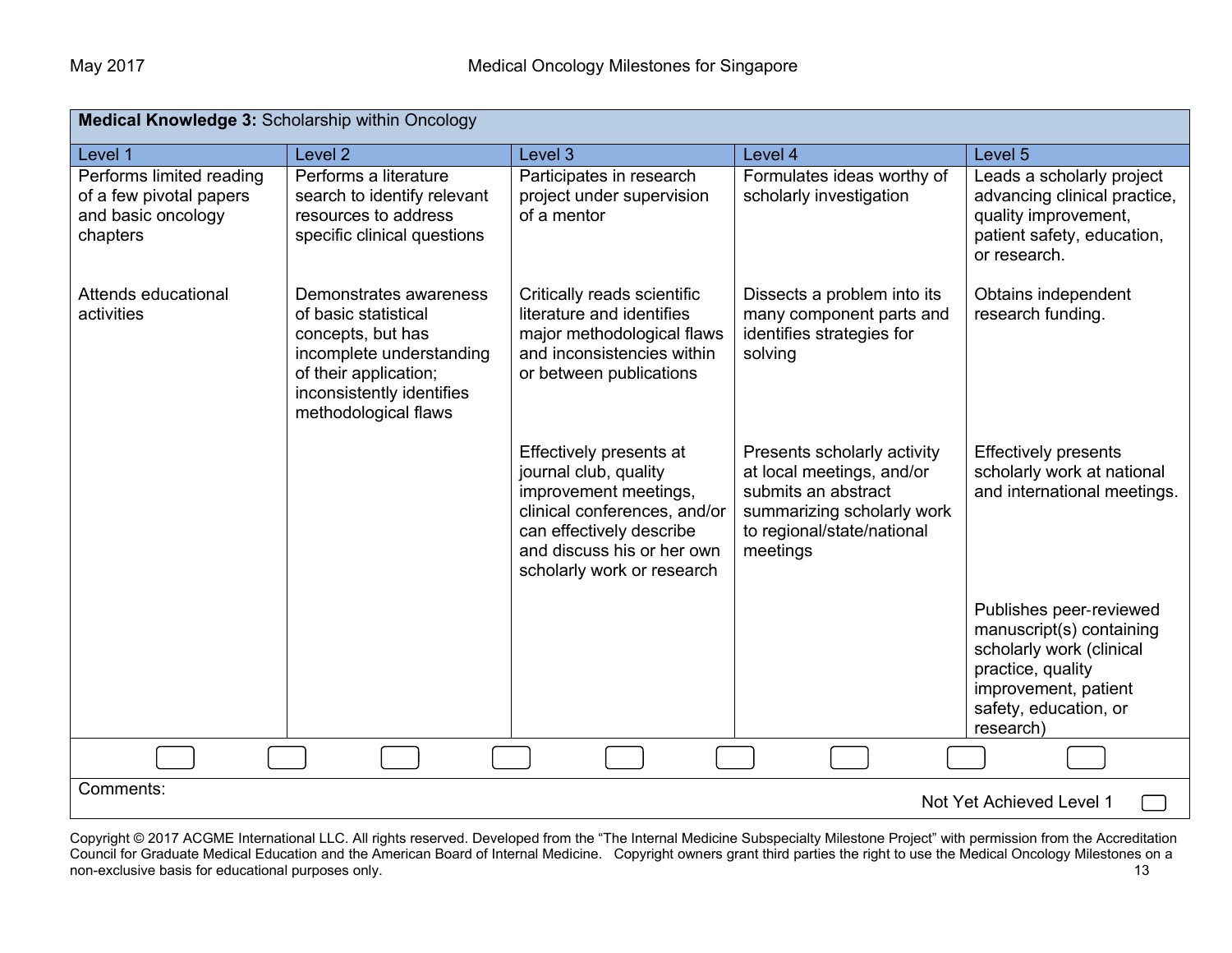| Systems-Based Practice 1: Patient Safety and Quality Improvement                          |                                                                                                                                   |                                                                                                             |                                                                                                                         |                                                                                                                       |
|-------------------------------------------------------------------------------------------|-----------------------------------------------------------------------------------------------------------------------------------|-------------------------------------------------------------------------------------------------------------|-------------------------------------------------------------------------------------------------------------------------|-----------------------------------------------------------------------------------------------------------------------|
| Level 1                                                                                   | Level 2                                                                                                                           | Level 3                                                                                                     | Level 4                                                                                                                 | Level 5                                                                                                               |
| Demonstrates knowledge<br>of common patient safety<br>events                              | Identifies system factors<br>that lead to patient safety<br>events                                                                | Participates in analysis of<br>patient safety events<br>(simulated or actual)                               | Conducts analysis of<br>patient safety events and<br>offers error prevention<br>strategies (simulated or<br>actual)     | Actively engages teams<br>and processes to modify<br>systems to prevent patient<br>safety events                      |
| Demonstrates knowledge<br>of how to report patient<br>safety events                       | Reports patient safety<br>events through institutional<br>reporting systems (actual<br>or simulated)                              | Participates in disclosure<br>of patient safety events to<br>patients and families<br>(simulated or actual) | Discloses patient safety<br>events to patients and<br>families (simulated or<br>actual)                                 | Role models or mentors<br>others in the disclosure of<br>patient safety events                                        |
| Demonstrates knowledge<br>of basic quality<br>improvement<br>methodologies and<br>metrics | Describes local quality<br>improvement initiatives<br>(e.g., community<br>vaccination rate, infection<br>rate, smoking cessation) | Participates in local quality<br>improvement initiatives                                                    | Demonstrates the skills<br>required to identify,<br>develop, implement, and<br>analyze a quality<br>improvement project | Creates, implements, and<br>assesses quality<br>improvement initiatives at<br>the institutional or<br>community level |
|                                                                                           |                                                                                                                                   |                                                                                                             |                                                                                                                         |                                                                                                                       |
| Comments:<br>Not Yet Achieved Level 1                                                     |                                                                                                                                   |                                                                                                             |                                                                                                                         |                                                                                                                       |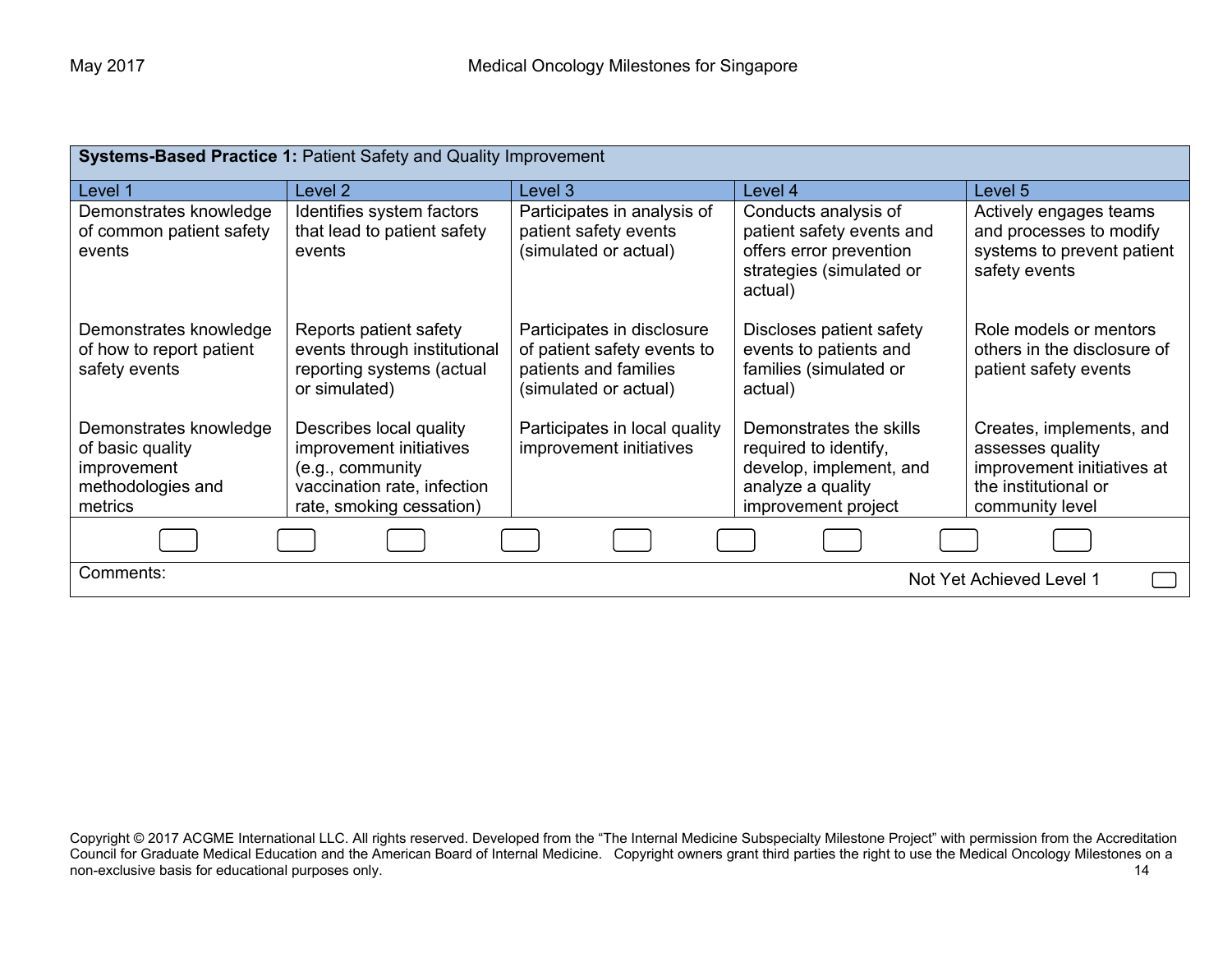| Systems-Based Practice 2: System Navigation for Patient-Centered Care                     |                                                                                                                                        |                                                                                                                                          |                                                                                                                                                                             |                                                                                                                                 |
|-------------------------------------------------------------------------------------------|----------------------------------------------------------------------------------------------------------------------------------------|------------------------------------------------------------------------------------------------------------------------------------------|-----------------------------------------------------------------------------------------------------------------------------------------------------------------------------|---------------------------------------------------------------------------------------------------------------------------------|
| Level 1                                                                                   | Level 2                                                                                                                                | Level 3                                                                                                                                  | Level 4                                                                                                                                                                     | Level 5                                                                                                                         |
| Demonstrates knowledge<br>of care coordination                                            | Coordinates care of<br>patients in routine clinical<br>situations effectively<br>utilizing the roles of the<br>interprofessional teams | Coordinates care of<br>patients in complex clinical<br>situations effectively<br>utilizing the roles of their<br>interprofessional teams | Role models effective<br>coordination of patient-<br>centered care among<br>different disciplines and<br>specialties                                                        | Analyzes the process of<br>care coordination and<br>leads in the design and<br>implementation of<br>improvements                |
| Identifies key elements for<br>safe and effective<br>transitions of care and<br>hand-offs | Performs safe and<br>effective transitions of<br>care/hand-offs in routine<br>clinical situations                                      | Performs safe and<br>effective transitions of<br>care/hand-offs in complex<br>clinical situations                                        | Role models and advocates<br>for safe and effective<br>transitions of care/hand-offs<br>within and across health<br>care delivery systems,<br>including outpatient settings | Improves quality of<br>transitions of care within<br>and across health care<br>delivery systems to<br>optimize patient outcomes |
| Demonstrates knowledge<br>of population and<br>community health needs<br>and disparities  | Identifies specific<br>population and community<br>health needs and<br>inequities for the local<br>population                          | Uses local resources<br>effectively to meet the<br>needs of a patient<br>population and community                                        | Participates in changing<br>and adapting practice to<br>provide for the needs of<br>specific populations                                                                    | Leads innovations and<br>advocates for populations<br>and communities with<br>health care inequities                            |
| Not Yet Achieved Level 1                                                                  |                                                                                                                                        |                                                                                                                                          |                                                                                                                                                                             |                                                                                                                                 |
| Comments:                                                                                 |                                                                                                                                        |                                                                                                                                          |                                                                                                                                                                             |                                                                                                                                 |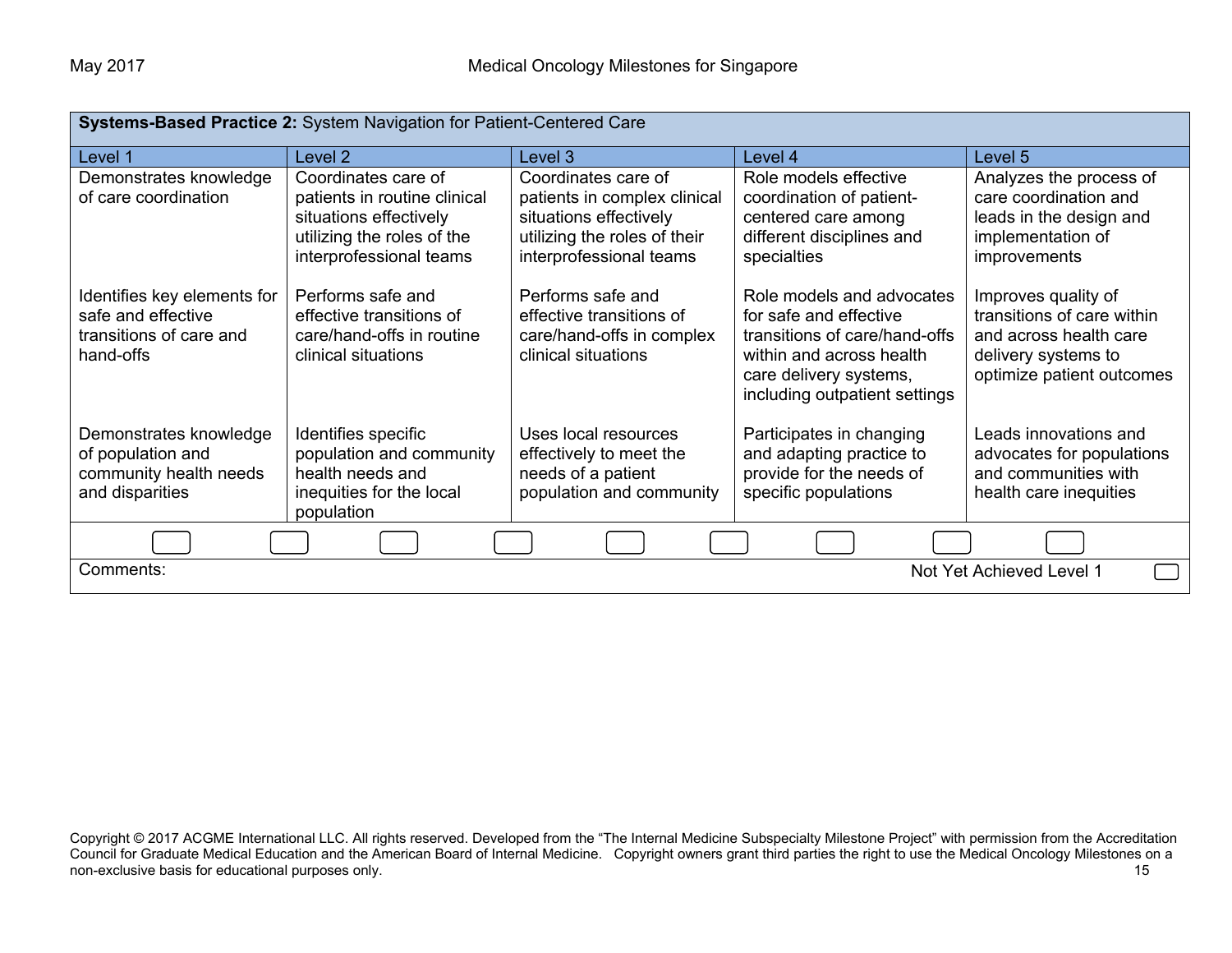| Systems-Based Practice 3: Physician Role in Health Care Systems                                                                                |                                                                                                                                  |                                                                                                                                                                      |                                                                                                                                                                      |                                                                                                                        |
|------------------------------------------------------------------------------------------------------------------------------------------------|----------------------------------------------------------------------------------------------------------------------------------|----------------------------------------------------------------------------------------------------------------------------------------------------------------------|----------------------------------------------------------------------------------------------------------------------------------------------------------------------|------------------------------------------------------------------------------------------------------------------------|
| Level 1                                                                                                                                        | Level <sub>2</sub>                                                                                                               | Level 3                                                                                                                                                              | Level 4                                                                                                                                                              | Level 5                                                                                                                |
| Identifies components of<br>the complex health care<br>system                                                                                  | Describes the physician's<br>role and how the<br>interrelated components of<br>complex health care<br>system impact patient care | Analyzes how personal<br>practice affects the system<br>(e.g., length of stay,<br>readmission rates, clinical<br>efficiency)                                         | Manages the interrelated<br>components of the<br>complex health care<br>systems for efficient and<br>effective patient care                                          | Advocates for or leads<br>change to enhance<br>systems for high-value,<br>efficient, and effective<br>patient care     |
| Describes basic health<br>payment systems,<br>including government,<br>private, public, and<br>uninsured care and<br>different practice models | Delivers care informed by<br>patient-specific payment<br>model                                                                   | Utilizes shared decision<br>making in patient care,<br>taking into consideration<br>payment models                                                                   | Advocates for patient care<br>understanding the<br>limitations of each<br>patient's payment model<br>(e.g., community<br>resources, patient<br>assistance resources) | Participates in advocacy<br>activities for health policy<br>to better align payment<br>systems with high-value<br>care |
|                                                                                                                                                |                                                                                                                                  | Identifies resources and<br>effectively plans for<br>transition to practice (e.g.,<br>information technology,<br>legal, billing and coding,<br>financial, personnel) | Describes basic elements<br>needed to transition to<br>practice (e.g., contract<br>negotiations, malpractice<br>insurance, government<br>regulation, compliance)     |                                                                                                                        |
|                                                                                                                                                |                                                                                                                                  |                                                                                                                                                                      |                                                                                                                                                                      |                                                                                                                        |
| Comments:<br>Not Yet Achieved Level 1                                                                                                          |                                                                                                                                  |                                                                                                                                                                      |                                                                                                                                                                      |                                                                                                                        |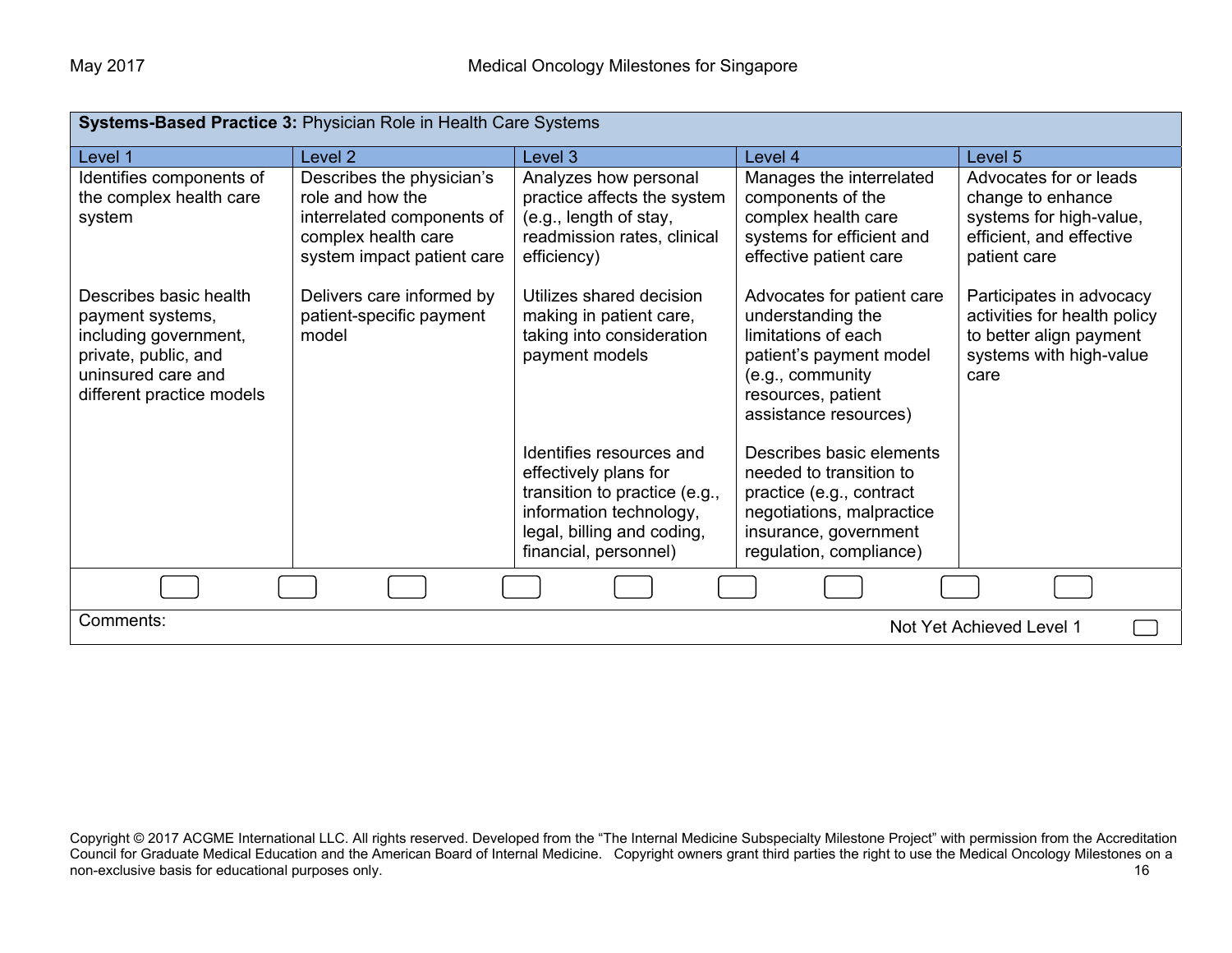|                                                                                                                                                                 | Practice-Based Learning and Improvement 1: Evidence-Based and Informed Practice                                             |                                                                                                                                  |                                                                                                                                                                    |                                                                                                                                                   |  |
|-----------------------------------------------------------------------------------------------------------------------------------------------------------------|-----------------------------------------------------------------------------------------------------------------------------|----------------------------------------------------------------------------------------------------------------------------------|--------------------------------------------------------------------------------------------------------------------------------------------------------------------|---------------------------------------------------------------------------------------------------------------------------------------------------|--|
| Level 1                                                                                                                                                         | Level 2                                                                                                                     | Level 3                                                                                                                          | Level 4                                                                                                                                                            | Level 5                                                                                                                                           |  |
| Demonstrates how to<br>access and use available<br>evidence, and incorporate<br>patient preferences and<br>values in order to take care<br>of a routine patient | Articulates clinical<br>questions and elicits<br>patient preferences and<br>values in order to guide<br>evidence-based care | Locates and applies the<br>best available evidence,<br>integrated with patient<br>preference, to the care of<br>complex patients | Critically appraises and<br>applies evidence even in<br>the face of uncertainty and<br>conflicting evidence to<br>guide care tailored to the<br>individual patient | Coaches others to critically<br>appraise and apply<br>evidence for complex<br>patients and/or participates<br>in the development of<br>guidelines |  |
|                                                                                                                                                                 |                                                                                                                             |                                                                                                                                  |                                                                                                                                                                    |                                                                                                                                                   |  |
| Comments:<br>Not Yet Achieved Level 1                                                                                                                           |                                                                                                                             |                                                                                                                                  |                                                                                                                                                                    |                                                                                                                                                   |  |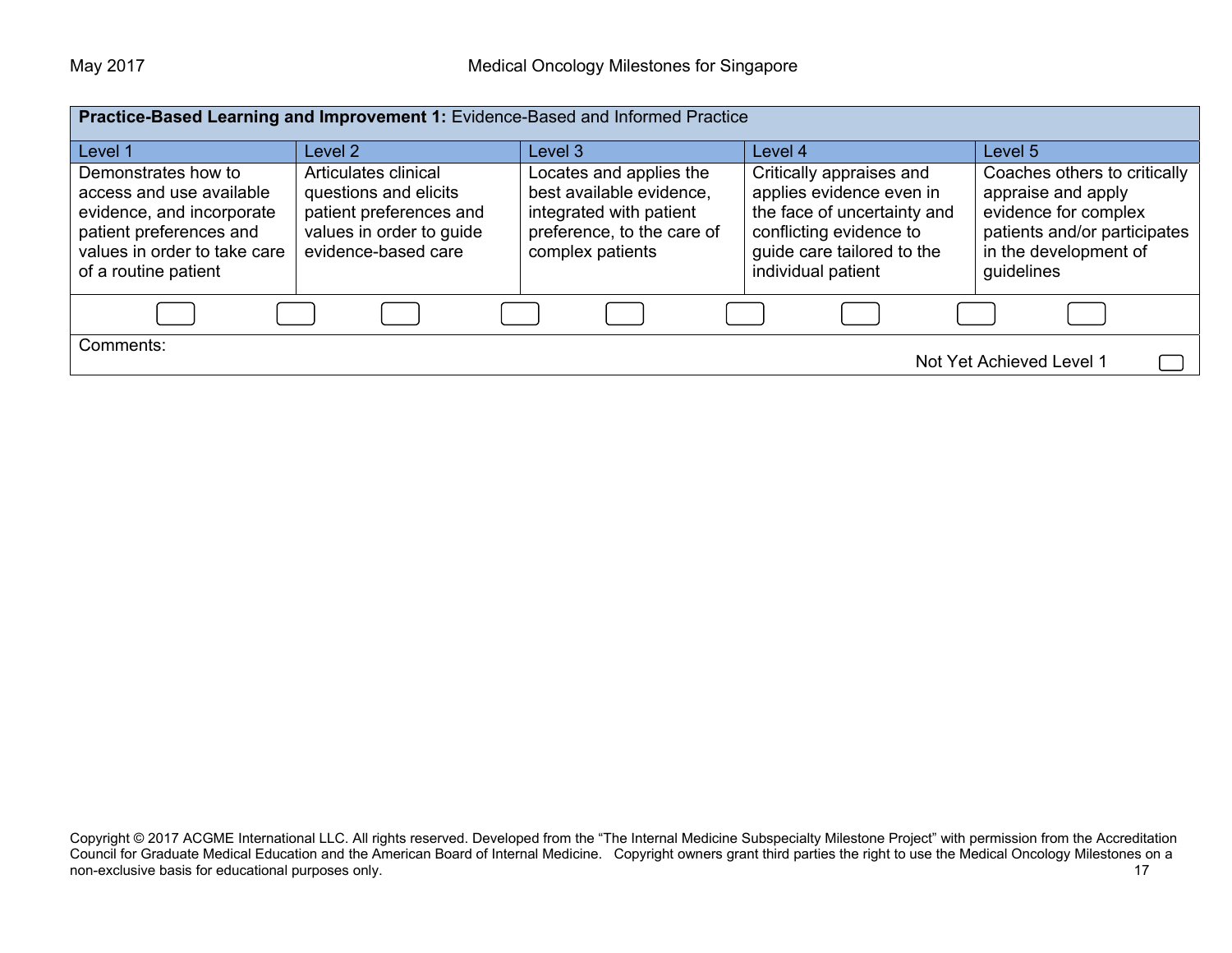| Practice-Based Learning and Improvement 2: Reflective Practice and Commitment to Personal Growth      |                                                                                                                        |                                                                                                                                            |                                                                                                                                      |                                                                                            |  |
|-------------------------------------------------------------------------------------------------------|------------------------------------------------------------------------------------------------------------------------|--------------------------------------------------------------------------------------------------------------------------------------------|--------------------------------------------------------------------------------------------------------------------------------------|--------------------------------------------------------------------------------------------|--|
| Level 1                                                                                               | Level 2                                                                                                                | Level 3                                                                                                                                    | Level 4                                                                                                                              | Level 5                                                                                    |  |
| Accepts responsibility for<br>personal and professional<br>development by<br>establishing goals       | Demonstrates openness to<br>performance data<br>(feedback and other input)<br>in order to inform goals                 | Seeks performance data<br>episodically, with<br>adaptability and humility                                                                  | Intentionally seeks<br>performance data<br>consistently, with<br>adaptability and humility                                           | Role models consistently<br>seeking performance data,<br>with adaptability and<br>humility |  |
| Identifies the factors that<br>contribute to gap(s)<br>between expectations and<br>actual performance | Analyzes and reflects on<br>the factors that contribute<br>to gap(s) between<br>expectations and actual<br>performance | Analyzes, reflects on, and<br>institutes behavioral<br>change(s) to narrow the<br>gap(s) between<br>expectations and actual<br>performance | Challenges assumptions<br>and considers alternatives<br>in narrowing the gap $(s)$<br>between expectations and<br>actual performance | Coaches others on<br>reflective practice                                                   |  |
| <b>Actively seeks</b><br>opportunities to improve                                                     | Designs and implements a<br>learning plan, with<br>prompting                                                           | Independently creates and<br>implements a learning plan                                                                                    | Uses performance data to<br>measure the effectiveness<br>of the learning plan and,<br>when necessary, improves                       | Facilitates the design and<br>implementation of learning<br>plans for others               |  |
|                                                                                                       |                                                                                                                        |                                                                                                                                            |                                                                                                                                      |                                                                                            |  |
| Comments:                                                                                             | Not Yet Achieved Level 1                                                                                               |                                                                                                                                            |                                                                                                                                      |                                                                                            |  |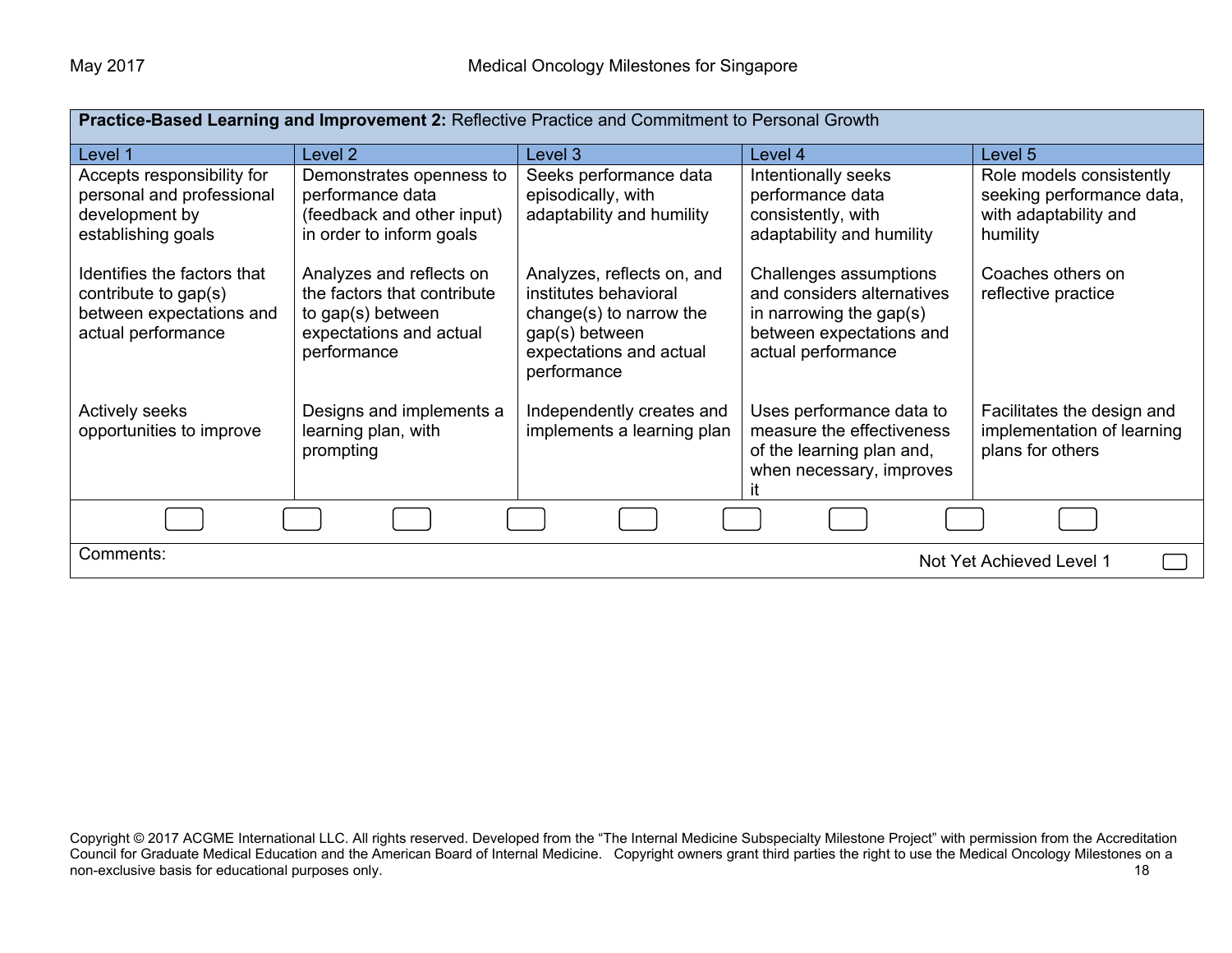**Professionalism 1:** Professional Behavior and Ethical Principles

| Level 1                                                                                                                                                                                                                                                   | Level <sub>2</sub>                                                          | Level <sub>3</sub>                                                                         | Level 4                                                                                                                                                                                                         | Level 5                                                                                                                                   |
|-----------------------------------------------------------------------------------------------------------------------------------------------------------------------------------------------------------------------------------------------------------|-----------------------------------------------------------------------------|--------------------------------------------------------------------------------------------|-----------------------------------------------------------------------------------------------------------------------------------------------------------------------------------------------------------------|-------------------------------------------------------------------------------------------------------------------------------------------|
| Identifies and describes<br>potential triggers for<br>professionalism lapses                                                                                                                                                                              | Demonstrates insight into<br>professional behavior in<br>routine situations | Demonstrates<br>professional behavior in<br>complex or stressful<br>situations             | Recognizes situations that<br>may trigger<br>professionalism lapses<br>and intervenes to prevent<br>lapses in self and others                                                                                   | Coaches others when<br>their behavior fails to<br>meet professional<br>expectations                                                       |
| Describes when and how<br>to appropriately report<br>professionalism lapses,<br>including strategies for<br>addressing common<br>barriers                                                                                                                 | Takes responsibility for<br>own professionalism<br>lapses                   | Analyzes complex<br>situations using ethical<br>principles                                 | Recognizes and utilizes<br>appropriate resources for<br>managing and resolving<br>ethical dilemmas as<br>needed (e.g., ethics<br>consultations, literature<br>review, risk<br>management/legal<br>consultation) | Identifies and seeks to<br>address system-level<br>factors that induce or<br>exacerbate ethical<br>problems or impede their<br>resolution |
| <b>Demonstrates</b><br>knowledge of the ethical<br>principles underlying<br>informed consent.<br>surrogate decision<br>making, advance<br>directives, confidentiality,<br>error disclosure,<br>stewardship of limited<br>resources, and related<br>topics | Analyzes straightforward<br>situations using ethical<br>principles          | Recognizes need to seek<br>help in managing and<br>resolving complex ethical<br>situations |                                                                                                                                                                                                                 |                                                                                                                                           |
|                                                                                                                                                                                                                                                           |                                                                             |                                                                                            |                                                                                                                                                                                                                 |                                                                                                                                           |
| Comments:<br>Not Yet Achieved Level 1                                                                                                                                                                                                                     |                                                                             |                                                                                            |                                                                                                                                                                                                                 |                                                                                                                                           |

Copyright © 2017 ACGME International LLC. All rights reserved. Developed from the "The Internal Medicine Subspecialty Milestone Project" with permission from the Accreditation Council for Graduate Medical Education and the American Board of Internal Medicine. Copyright owners grant third parties the right to use the Medical Oncology Milestones on a non-exclusive basis for educational purposes only. The contract of the contract of the contract of the contract of the contract of the contract of the contract of the contract of the contract of the contract of the contrac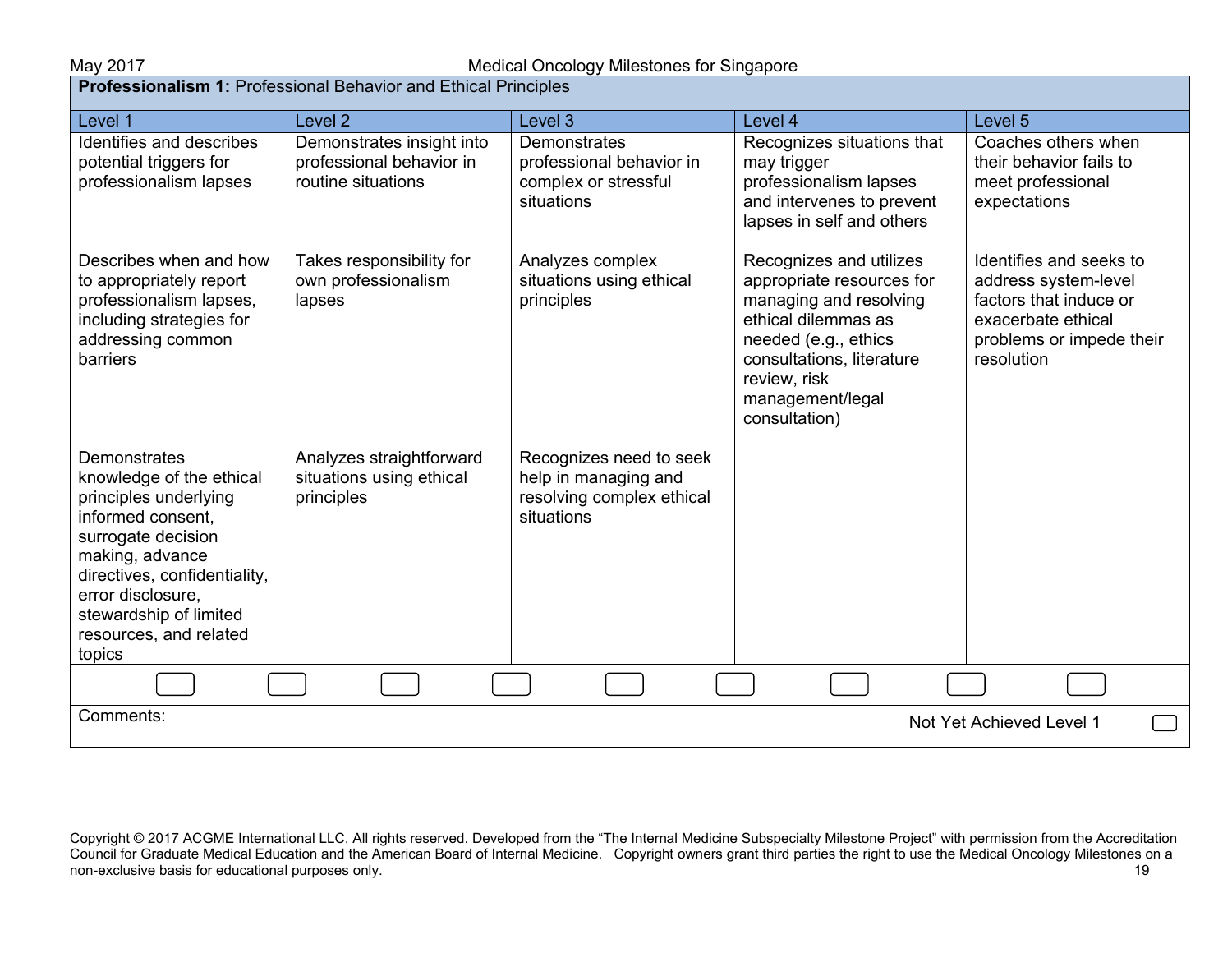| Professionalism 2: Accountability/Conscientiousness                                                                                                                                                                 |                                                                                                                               |                                                                                                                                               |                                                                                                                             |                                       |
|---------------------------------------------------------------------------------------------------------------------------------------------------------------------------------------------------------------------|-------------------------------------------------------------------------------------------------------------------------------|-----------------------------------------------------------------------------------------------------------------------------------------------|-----------------------------------------------------------------------------------------------------------------------------|---------------------------------------|
| Level 1                                                                                                                                                                                                             | Level 2                                                                                                                       | Level 3                                                                                                                                       | Level 4                                                                                                                     | Level 5                               |
| Takes responsibility for<br>failure to complete tasks<br>and responsibilities,<br>identifies potential<br>contributing factors, and<br>describes strategies for<br>ensuring timely task<br>completion in the future | Performs tasks and<br>responsibilities in a timely<br>manner with appropriate<br>attention to detail in routine<br>situations | Performs tasks and<br>responsibilities in a timely<br>manner with appropriate<br>attention to detail in<br>complex or stressful<br>situations | Recognizes situations that<br>may impact others' ability to<br>complete tasks and<br>responsibilities in a timely<br>manner | Takes ownership of<br>system outcomes |
| Responds promptly to<br>requests or reminders to<br>complete tasks and<br>responsibilities                                                                                                                          | Recognizes situations that<br>may impact own ability to<br>complete tasks and<br>responsibilities in a timely<br>manner       | Proactively implements<br>strategies to ensure that<br>the needs of patients,<br>teams, and systems are<br>met                                |                                                                                                                             |                                       |
|                                                                                                                                                                                                                     |                                                                                                                               |                                                                                                                                               |                                                                                                                             |                                       |
| Comments:<br>Not Yet Achieved Level 1                                                                                                                                                                               |                                                                                                                               |                                                                                                                                               |                                                                                                                             |                                       |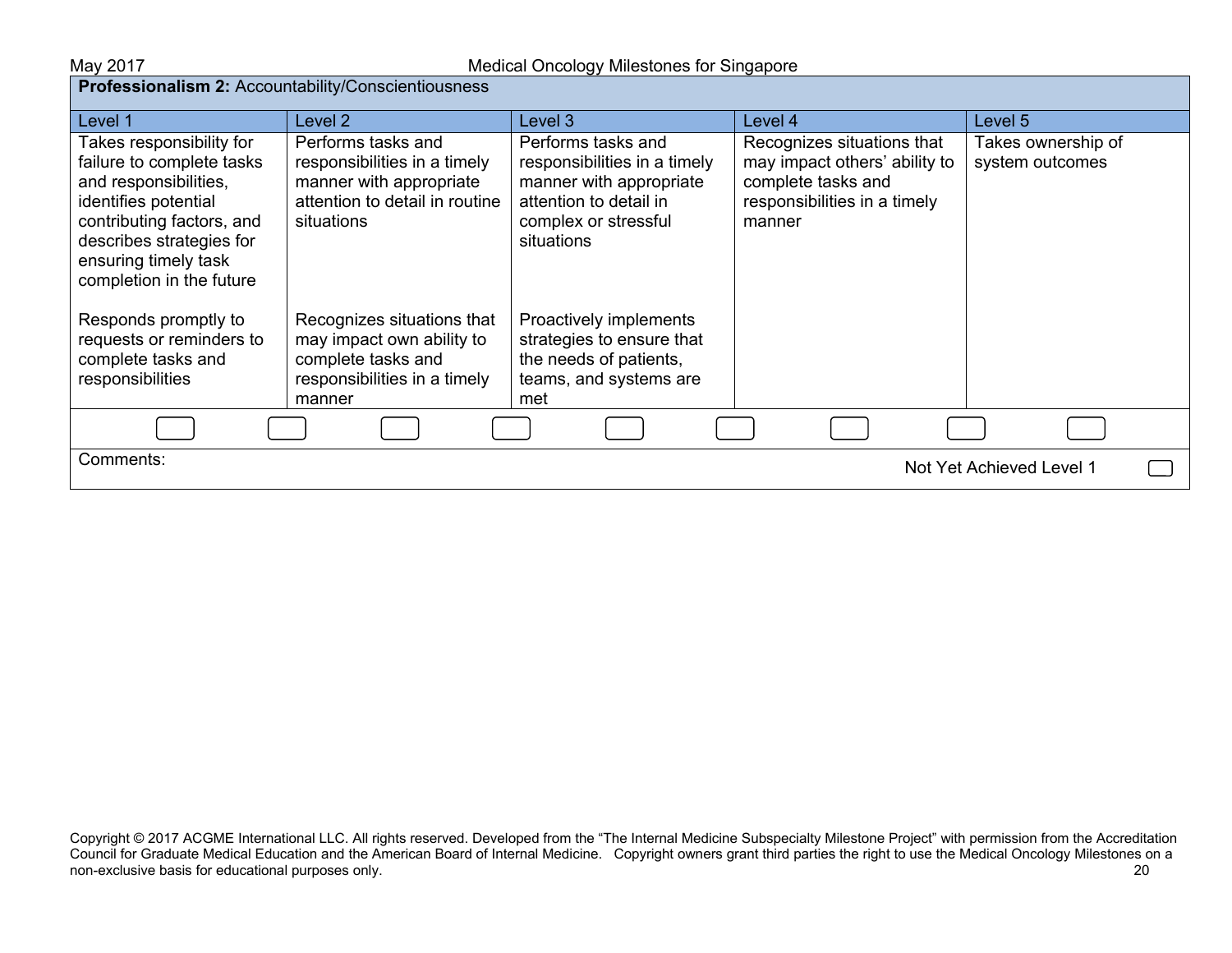| <b>Professionalism 3:</b> Self-Awareness and Help-Seeking                           |                                                                                  |                                                                                                                        |                                                                                                                  |                                                                                                                                 |
|-------------------------------------------------------------------------------------|----------------------------------------------------------------------------------|------------------------------------------------------------------------------------------------------------------------|------------------------------------------------------------------------------------------------------------------|---------------------------------------------------------------------------------------------------------------------------------|
| Level 1                                                                             | Level 2                                                                          | Level 3                                                                                                                | Level 4                                                                                                          | Level 5                                                                                                                         |
| Recognizes status of<br>personal and<br>professional well-being,<br>with assistance | Independently recognizes<br>status of personal and<br>professional well-being    | With assistance,<br>proposes a plan to<br>optimize personal and<br>professional well-being                             | Independently develops a<br>plan to optimize personal<br>and professional well-<br>being                         | Coaches others when<br>emotional responses or<br>limitations in<br>knowledge/skills do not<br>meet professional<br>expectations |
| Recognizes limits in the<br>knowledge/skills of self<br>or team, with assistance    | Independently recognizes<br>limits in the<br>knowledge/skills of self or<br>team | With assistance,<br>proposes a plan to<br>remediate or improve<br>limits in the<br>knowledge/skills of self or<br>team | Independently develops a<br>plan to remediate or<br>improve limits in the<br>knowledge/skills of self or<br>team |                                                                                                                                 |
|                                                                                     | Demonstrates appropriate<br>help-seeking behaviors                               |                                                                                                                        |                                                                                                                  |                                                                                                                                 |
|                                                                                     |                                                                                  |                                                                                                                        |                                                                                                                  |                                                                                                                                 |
| Comments:<br>Not Yet Achieved Level 1                                               |                                                                                  |                                                                                                                        |                                                                                                                  |                                                                                                                                 |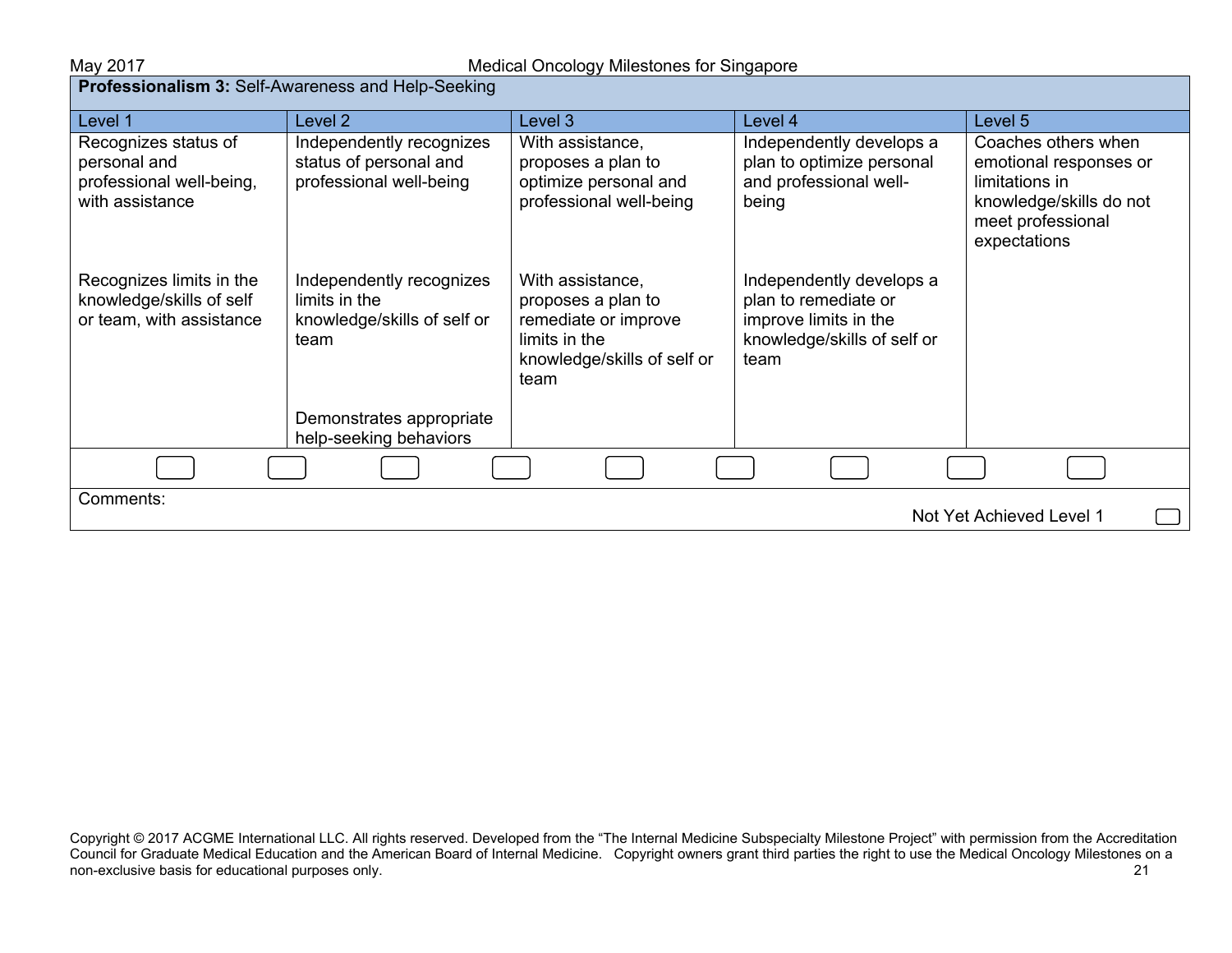| Interpersonal and Communication Skills 1: Patient- and Family-Centered Communication                                                                                                       |                                                                                                                                                                                                                      |                                                                                                                                                                                                   |                                                                                                                                                                            |                                                                                                                                              |
|--------------------------------------------------------------------------------------------------------------------------------------------------------------------------------------------|----------------------------------------------------------------------------------------------------------------------------------------------------------------------------------------------------------------------|---------------------------------------------------------------------------------------------------------------------------------------------------------------------------------------------------|----------------------------------------------------------------------------------------------------------------------------------------------------------------------------|----------------------------------------------------------------------------------------------------------------------------------------------|
| Level 1                                                                                                                                                                                    | Level 2                                                                                                                                                                                                              | Level 3                                                                                                                                                                                           | Level 4                                                                                                                                                                    | Level 5                                                                                                                                      |
| Uses language and non-<br>verbal behavior to<br>demonstrate respect and<br>establish rapport                                                                                               | Establishes a therapeutic<br>relationship in<br>straightforward<br>encounters using active<br>listening and clear<br>language                                                                                        | Establishes a therapeutic<br>relationship<br>in challenging patient<br>encounters                                                                                                                 | Easily establishes<br>therapeutic relationships,<br>with attention to<br>patient/family concerns<br>and context, regardless of<br>complexity                               | Mentors others in situational<br>awareness and critical self-<br>reflection to consistently<br>develop positive therapeutic<br>relationships |
| Identifies common barriers to<br>effective communication<br>(e.g., language, disability)<br>while accurately<br>communicating own role<br>within the health care system                    | Identifies complex barriers<br>to effective<br>communication (e.g.,<br>health literacy, cultural)                                                                                                                    | When prompted, reflects<br>on personal biases while<br>attempting to minimize<br>communication barriers                                                                                           | Independently recognizes<br>personal biases while<br>attempting to proactively<br>minimize communication<br>barriers                                                       | Role models self-<br>awareness practice while<br>identifying teaching a<br>contextual approach to<br>minimize communication<br>barriers      |
| Identifies the need to adjust<br>communication strategies<br>based on assessment of<br>patient/family expectations<br>and understanding of their<br>health status and treatment<br>options | Organizes and initiates<br>communication with<br>patient/family by<br>introducing stakeholders,<br>setting the agenda,<br>clarifying expectations,<br>and verifying an<br>understanding of the<br>clinical situation | With guidance, sensitively<br>and compassionately<br>delivers medical<br>information; elicits<br>patient/family values, goals<br>and preferences; and<br>acknowledges uncertainty<br>and conflict | Independently uses<br>shared decision making to<br>align patient/family<br>values, goals, and<br>preferences with<br>treatment options to make<br>a personalized care plan | Role models shared<br>decision making in<br>patient/family<br>communication in situations<br>with a high degree of<br>uncertainty/conflict   |
|                                                                                                                                                                                            |                                                                                                                                                                                                                      |                                                                                                                                                                                                   |                                                                                                                                                                            |                                                                                                                                              |
| Comments:<br>Not Yet Achieved Level 1                                                                                                                                                      |                                                                                                                                                                                                                      |                                                                                                                                                                                                   |                                                                                                                                                                            |                                                                                                                                              |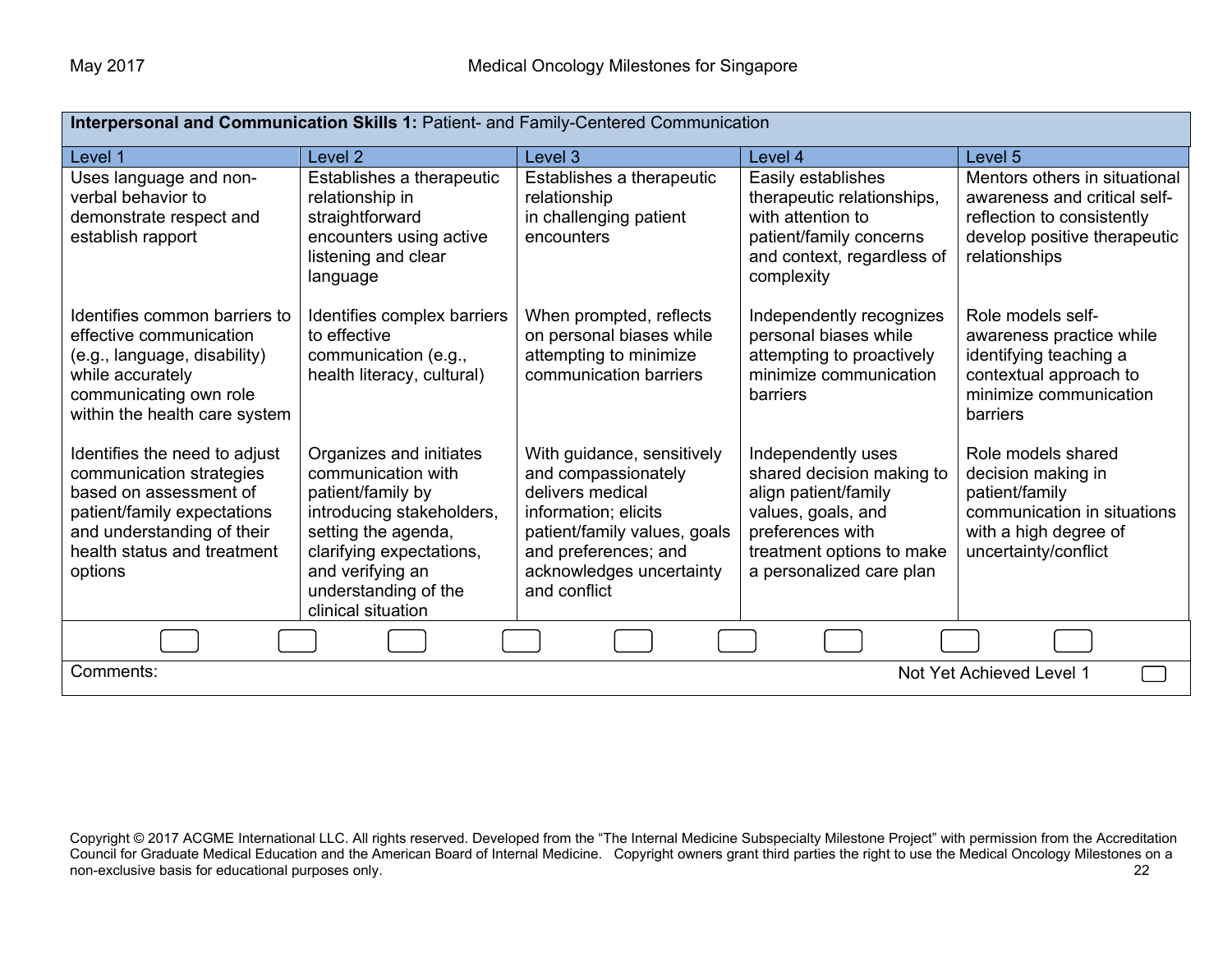May 2017 Medical Oncology Milestones for Singapore

| <b>Interpersonal and Communication Skills 2:</b> Interprofessional and Team Communication |                                                                                 |                                                                            |                                                                                                                 |                                                                                                                                                 |  |  |
|-------------------------------------------------------------------------------------------|---------------------------------------------------------------------------------|----------------------------------------------------------------------------|-----------------------------------------------------------------------------------------------------------------|-------------------------------------------------------------------------------------------------------------------------------------------------|--|--|
| Level 1                                                                                   | Level 2                                                                         | Level 3                                                                    | Level 4                                                                                                         | Level 5                                                                                                                                         |  |  |
| Respectfully requests a<br>consultation                                                   | Clearly and concisely<br>requests a consultation                                | Checks own<br>understanding of<br>consultant<br>recommendations            | Coordinates<br>recommendations from<br>different members of the<br>health care team to<br>optimize patient care | Role models flexible<br>communication strategies<br>that value input from all<br>health care team<br>members, resolving<br>conflict when needed |  |  |
| Respectfully receives a<br>consultation request                                           | Clearly and concisely<br>responds to a consultation<br>request                  | Checks understanding of<br>recommendations when<br>providing consultation  | Communicates feedback<br>and constructive criticism to<br>superiors                                             | Facilitates regular health<br>care team-based feedback<br>in complex situations                                                                 |  |  |
| Uses language that<br>values all members of<br>the health care team                       | Communicates<br>information effectively<br>with all health care team<br>members | Uses active listening to<br>adapt communication<br>style to fit team needs |                                                                                                                 |                                                                                                                                                 |  |  |
|                                                                                           | Solicits feedback on<br>performance as a member<br>of the health care team      | Communicates concerns<br>and provides feedback to<br>peers and learners    |                                                                                                                 |                                                                                                                                                 |  |  |
|                                                                                           |                                                                                 |                                                                            |                                                                                                                 |                                                                                                                                                 |  |  |
| Comments:<br>Not Yet Achieved Level 1                                                     |                                                                                 |                                                                            |                                                                                                                 |                                                                                                                                                 |  |  |

Copyright © 2017 ACGME International LLC. All rights reserved. Developed from the "The Internal Medicine Subspecialty Milestone Project" with permission from the Accreditation Council for Graduate Medical Education and the American Board of Internal Medicine. Copyright owners grant third parties the right to use the Medical Oncology Milestones on a non-exclusive basis for educational purposes only. The contract of the contract of the contract of the contract of the contract of the contract of the contract of the contract of the contract of the contract of the contrac